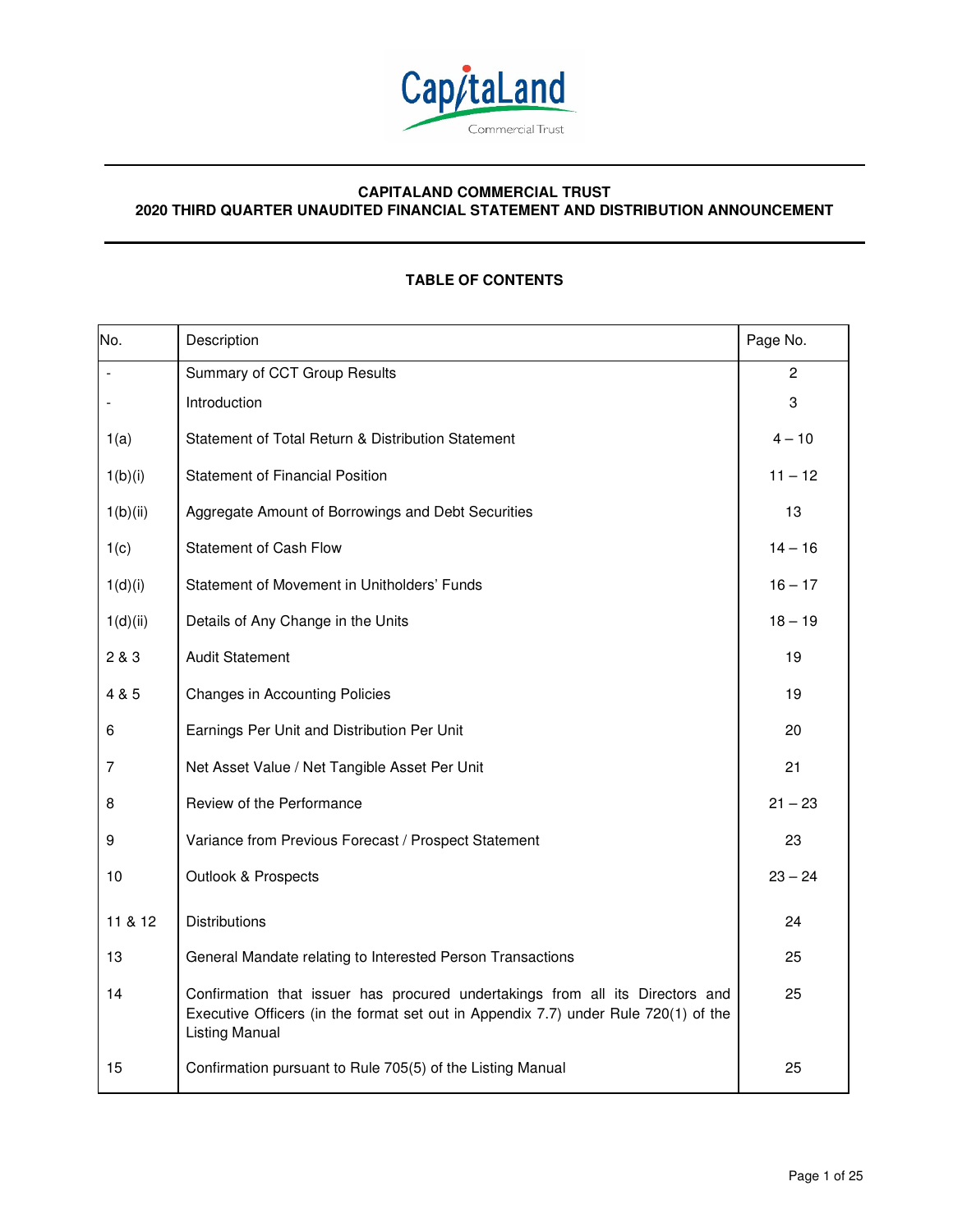## **SUMMARY OF CCT GROUP RESULTS**

|                                               | <b>Note</b>    | 3Q 2020 | 3Q 2019 | Change<br>$\%$ |         | YTD Sep 2020 YTD Sep 2019 | Change<br>% |
|-----------------------------------------------|----------------|---------|---------|----------------|---------|---------------------------|-------------|
| Gross Revenue (S\$'000)                       |                | 94,727  | 103,804 | (8.7)          | 291,122 | 304,551                   | (4.4)       |
| Net Property Income (S\$'000)                 |                | 73,115  | 81,144  | (9.9)          | 224,216 | 239,329                   | (6.3)       |
| Distributable Income to Unitholders (S\$'000) | $\overline{c}$ | 77,535  | 84,829  | (8.6)          | 206,858 | 249,987                   | (17.3)      |
| Distribution Per Unit ("DPU") (cents)         |                | 2.00    | 2.20    | (9.1)          | 5.34    | 6.60                      | (19.1)      |

**\_\_\_\_\_\_\_\_\_\_\_\_\_\_\_\_\_\_\_\_\_\_\_\_\_\_\_\_\_\_\_\_\_\_\_\_\_\_\_\_\_\_\_\_\_\_\_\_\_\_\_\_\_\_\_\_\_\_\_\_\_\_\_\_\_\_\_\_\_\_\_\_\_\_\_\_\_\_\_\_\_\_\_\_\_\_\_\_\_\_\_\_\_\_**

Notes:

- (1) Net property income ("NPI") from Singapore operating properties was lower in 3Q 2020 and YTD Sep 20 as compared with 3Q 2019 and YTD Sep 2019 respectively, except for CapitaGreen. There was no NPI from 21 Collyer Quay and Bugis Village in 3Q 2020 as HSBC's lease had expired on 30 April 2020 and the Bugis Village lease with Singapore Land Authority had expired on 31 March 2020. In addition, lower occupancies and upgrading works affected performance. Rent waivers of S\$0.9 million and S\$3.5 million for 3Q 2020 and YTD Sep 2020 respectively also contributed to the decrease. The decrease was mitigated by contribution from Main Airport Center acquired in September 2019 and higher NPI from Gallileo.
- (2) Distributable income includes tax-exempt income of S\$11.6 million in 3Q 2020 and S\$16.3 million for YTD Sep 2020 (3Q 2019 and YTD Sep 2019: S\$3.9 million and S\$11.1 million respectively).

Lower distributable income to unitholders in 3Q 2020 was mainly due to the drop in net property income, reduced contribution from RCS Trust by S\$1.7 million and payment of asset management fees for Asia Square Tower 2 in cash. These were mitigated by higher tax-exempt income distribution, increased contribution of S\$1.3 million (50.0%) from OGS LLP and lower interest expense. In 3Q 2020, S\$3.75 million or half of the S\$7.5 million of taxable income retained by RCS Trust in 1H 2020 had been released.

Lower distributable income to unitholders in YTD Sep 2020 was mainly due to lower net property income, reduced distribution from RCS Trust of S\$20.6 million (60.0% interest) and payment of asset management fees in cash for Asia Square Tower 2. Higher tax-exempt income distribution, increase in distribution from OGS LLP of S\$1.2 million (50.0%) and lower interest expense mitigated the impact of the decrease.

Unitholders of CCT will be entitled to a clean-up distribution for the period from 1 July 2020 to 20 October 2020. Please refer to the announcement released by the Manager on 30 September 2020 in relation to the clean-up distribution record date for further information. Further details on the clean-up distributions will be announced by the Manager at a later date.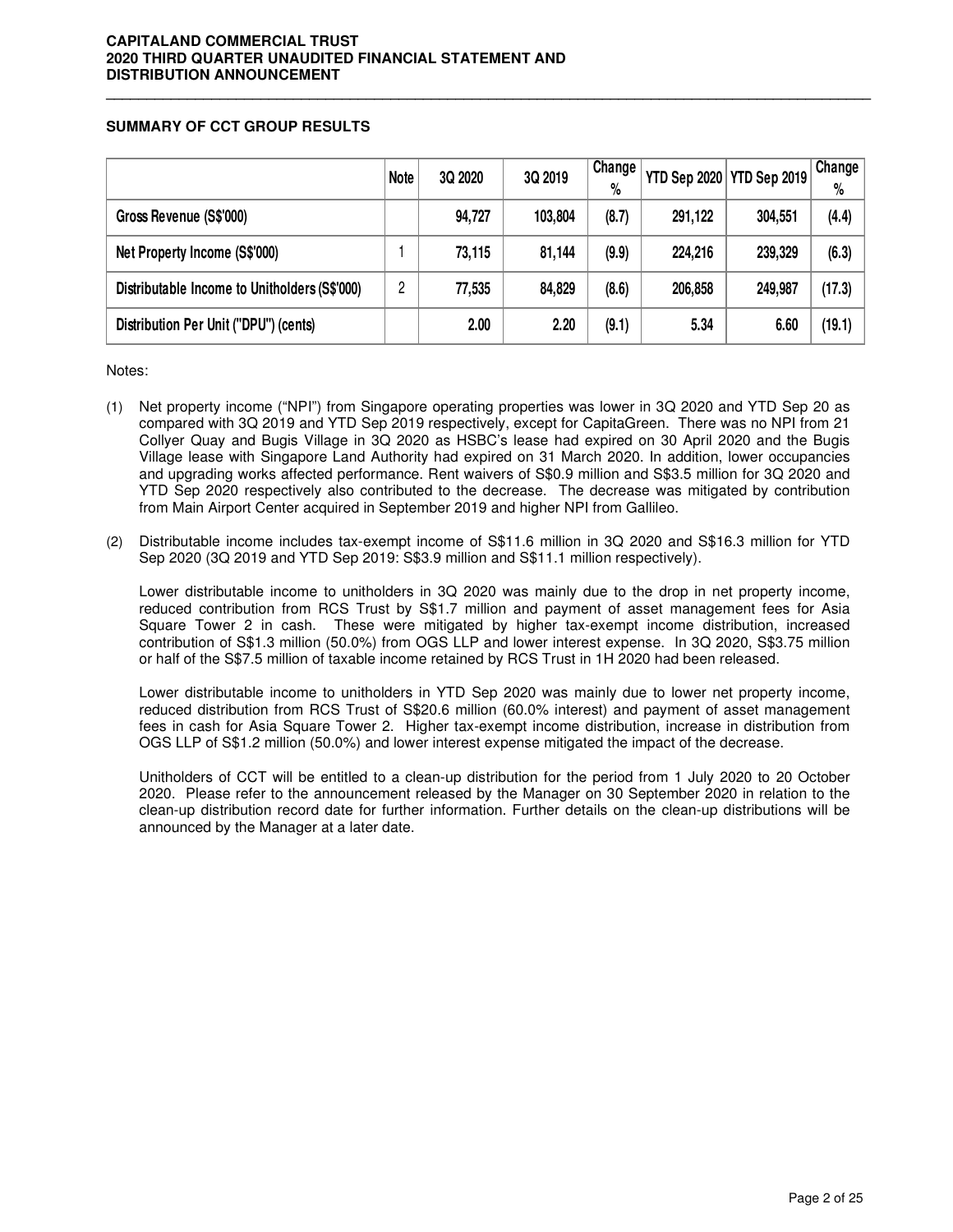## **INTRODUCTION**

CapitaLand Commercial Trust ("CCT") was constituted under a trust deed dated 6 February 2004 (as amended) entered into between CapitaLand Commercial Trust Management Limited, as manager of CCT (the "Manager" or "CCTML")) and HSBC Institutional Trust Services (Singapore) Limited, as trustee of CCT (the "Trustee").

**\_\_\_\_\_\_\_\_\_\_\_\_\_\_\_\_\_\_\_\_\_\_\_\_\_\_\_\_\_\_\_\_\_\_\_\_\_\_\_\_\_\_\_\_\_\_\_\_\_\_\_\_\_\_\_\_\_\_\_\_\_\_\_\_\_\_\_\_\_\_\_\_\_\_\_\_\_\_\_\_\_\_\_\_\_\_\_\_\_\_\_\_\_\_**

As at 30 September 2020, CCT's property portfolio comprises:

- (1) Capital Tower;
- (2) Six Battery Road;
- (3) 21 Collyer Quay;
- (4) CapitaGreen, held through wholly owned MSO Trust;
- (5) Asia Square Tower 2 ("AST2"), held through wholly owned subsidiary Asia Square Tower 2 Pte. Ltd. ("AST2 Co."), which is in turn held by MVKimi (BVI) Limited (collectively referred to as "AST2 Group");
- (6) Raffles City Singapore, held through CCT's 60.0% interest in RCS Trust;
- (7) One George Street, held through CCT's 50.0% interest in One George Street LLP ("OGS LLP");
- (8) CapitaSpring, a property under development, held through CCT's 45.0% interest in Glory Office Trust ("GOT") and Glory SR Trust ("GSRT");
- (9) Gallileo, an office building in Frankfurt, Germany, held through CCT's 94.9% interest in Gallileo Property S.a.r.l. ("Gallileo Co."), which is in turn held by special purpose vehicles CCT Galaxy Two Pte. Ltd. and CCT Galaxy One Pte. Ltd. (collectively referred to as "Gallileo Group"); and
- (10) Main Airport Center ("MAC"), held through CCT's 94.9% interest in MAC Property Company B.V. and MAC Car Park Company B.V. (collectively referred to as "MAC Co."), which is in turn held by special purpose vehicle, CCT Mercury One Pte. Ltd., (MAC Co. and CCT Mercury One Pte. Ltd. is collectively referred to as "MAC Group").

CCT owns approximately 10.9% of MRCB-Quill REIT ("MQREIT"), a commercial real estate investment trust listed in Malaysia.

On 22 January 2020 CCTML and CapitaLand Mall Trust Management Limited ("CMTML"), the manager of CapitaLand Mall Trust ("CMT"), issued a joint announcement on the proposed merger of CapitaLand Commercial Trust with CapitaLand Mall Trust by way of a trust scheme of arrangement (the "Trust Scheme") whereby CMT will acquire all the issued and paid-up units in CCT ("CCT Units") held by the unitholders of CCT in exchange for a combination of issued and paid-up units in CMT and cash. The consideration for each CCT Unit under the Trust Scheme comprises 0.720 new CMT Units and S\$0.259 in cash.

On 29 September 2020, CCT unitholders approved the Trust Scheme. The Effective Date of the Trust Scheme is 21 October 2020 and the enlarged entity will subsequently be renamed CapitaLand Integrated Commercial Trust.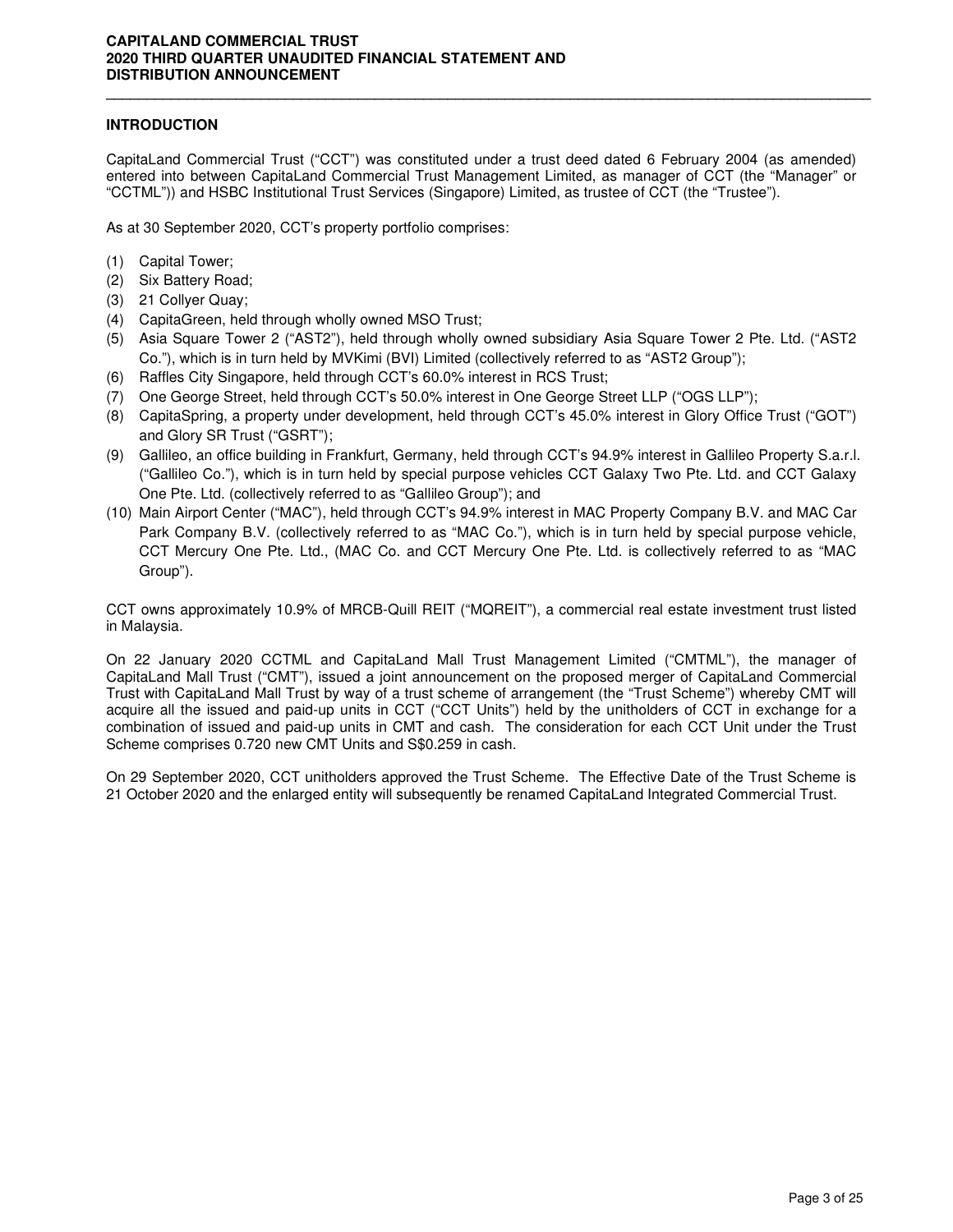## **1(a) Statement of Total Return & Distribution Statement (3Q 2020 vs 3Q 2019)**

| <b>Statement of Total Return</b>                     | <b>Note</b>    | 3Q 2020   | 3Q 2019   | Change    |
|------------------------------------------------------|----------------|-----------|-----------|-----------|
|                                                      |                | S\$'000   | S\$'000   | $\%$      |
| Gross rental income                                  | 1              | 91,053    | 96,489    | (5.6)     |
| Car park income                                      |                | 1,559     | 1,655     | (5.8)     |
| Other income                                         | $\overline{c}$ | 2,115     | 5,660     | (62.6)    |
| <b>Gross revenue</b>                                 |                | 94,727    | 103,804   | (8.7)     |
| Property management fees                             |                | (2,350)   | (2,368)   | (0.8)     |
| Property tax                                         | 3              | (7, 526)  | (7, 245)  | 3.9       |
| Other property operating expenses                    | 4              | (11, 736) | (13, 047) | (10.0)    |
| <b>Property operating expenses</b>                   |                | (21, 612) | (22, 660) | (4.6)     |
| Net property income                                  | 5              | 73,115    | 81,144    | (9.9)     |
| Interest and other income                            | 6              | 1,212     | 1,911     | (36.6)    |
| Investment income                                    | 7              | 1,312     | 1,319     | (0.5)     |
| Asset management fees:                               |                |           |           |           |
| - Base fees                                          |                | (2,064)   | (2,085)   | (1.0)     |
| - Performance fees                                   |                | (2,754)   | (3, 162)  | (12.9)    |
| Trust and other operating expenses                   | 8              | (6, 239)  | 1,015     | <b>NM</b> |
| Finance costs                                        | 9              | (15, 775) | (17, 358) | (9.1)     |
| Net income before share of results of joint ventures |                | 48,807    | 62,784    | (22.3)    |
| Share of results (net of tax) of joint ventures      | 10             | 18,036    | 20,884    | (13.6)    |
| Total return for the period before tax               |                | 66,843    | 83,668    | (20.1)    |
| Tax expense                                          | 11             | (1,968)   | (1,617)   | 21.7      |
| Total return for the period after tax                |                | 64,875    | 82,051    | (20.9)    |
| Attributable to                                      |                |           |           |           |
| Unitholders                                          |                | 64,450    | 81,829    | (21.2)    |
| Non-controlling interests                            | 12             | 425       | 222       | 91.4      |
| Total return for the period                          |                | 64,875    | 82,051    | (20.9)    |
| <b>Distribution Statement</b>                        |                |           |           |           |
| Total return attributable to unitholders             |                | 64,450    | 81,829    | (21.2)    |
| Net tax and other adjustments                        | 13             | (21, 265) | (24, 039) | (11.5)    |
| Tax-exempt income distribution                       | 14             | 11,600    | 3,850     | <b>NM</b> |
| Distributions from joint ventures                    | 15             | 22,750    | 23,189    | (1.9)     |
| Distributable income to unitholders                  | 16             | 77,535    | 84,829    | (8.6)     |

**\_\_\_\_\_\_\_\_\_\_\_\_\_\_\_\_\_\_\_\_\_\_\_\_\_\_\_\_\_\_\_\_\_\_\_\_\_\_\_\_\_\_\_\_\_\_\_\_\_\_\_\_\_\_\_\_\_\_\_\_\_\_\_\_\_\_\_\_\_\_\_\_\_\_\_\_\_\_\_\_\_\_\_\_\_\_\_\_\_\_\_\_\_\_**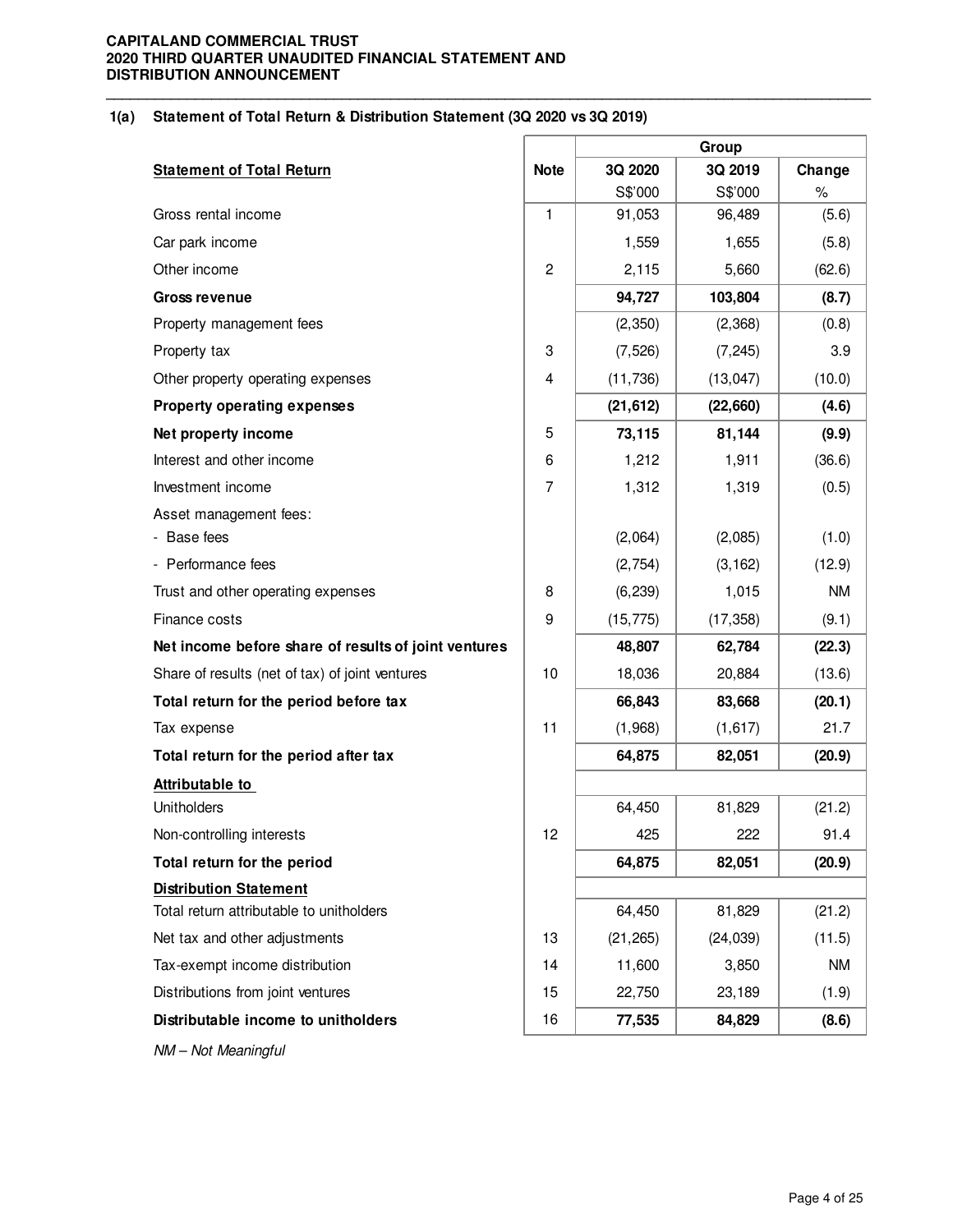**\_\_\_\_\_\_\_\_\_\_\_\_\_\_\_\_\_\_\_\_\_\_\_\_\_\_\_\_\_\_\_\_\_\_\_\_\_\_\_\_\_\_\_\_\_\_\_\_\_\_\_\_\_\_\_\_\_\_\_\_\_\_\_\_\_\_\_\_\_\_\_\_\_\_\_\_\_\_\_\_\_\_\_\_\_\_\_\_\_\_\_\_\_\_** Notes:

- (1) Gross rental income from the Singapore operating properties was lower in 3Q 2020 compared with 3Q 2019 except for CapitaGreen. There was no contribution from 21 Collyer Quay and Bugis Village in 3Q 2020 as HSBC's lease had expired on 30 April 2020 and the Bugis Village lease with Singapore Land Authority ("SLA") had expired on 31 March 2020. In addition, lower occupancies and upgrading works affected performance. Rent waivers of S\$0.9 million also contributed to the decrease. The decrease was mitigated by contribution from Main Airport Center acquired in September 2019 and higher gross rental income from Gallileo.
- (2) Other income comprised mainly tenant recoveries and bulk energy savings. The decrease was largely due to lower recoveries from tenants.
- (3) Higher property tax in 3Q 2020 was mainly from 21 Collyer Quay, Capital Tower and MAC.
- (4) Lower property operating expenses was largely due to the expiry of the Bugis Village lease with SLA on 31 March 2020.
- (5) The following was included in arriving at net property income:

| Depreciation and amortisation of lease incentives |  |
|---------------------------------------------------|--|
| Impairment losses on trade receivables (5a)       |  |

- (5a) This relates to the expected credit losses provided on the Group's trade receivables.
- (6) Interest and other income comprised interest income from cash balance and loans to joint ventures as well as other income. The drop was largely due to lower interest income from cash balance arising from lower cash balances and interest rates.
- (7) Investment income relates to distribution received from MQREIT.
- (8) Trust and other operating expenses in 3Q 2020 included professional fees incurred in relation to the Trust Scheme. Professsional fees incurred for the Trust Scheme will not affect distributable income. Foreign exchange gains in 3Q 2019 resulted in credit balance for trust and other operating expenses in 3Q 2019.
- (9) Finance costs include the following:

|         | uuuu    |        |  |
|---------|---------|--------|--|
| 3Q 2020 | 3Q 2019 | Change |  |
| S\$'000 | S\$'000 | $\%$   |  |
| 15,282  | 16,779  | (8.9)  |  |
| 493     | 579     | (14.9) |  |
| 15,775  | 17,358  | (9.1)  |  |

- (9a) Lower interest cost in 3Q 2020 was mainly due to lower average cost of debt.
- (10) Share of results of joint ventures relates to CCT's share of results of RCS Trust (60.0%), OGS LLP (50.0%) and GOT & GSRT (45.0%), with details as follows:

|                                                 | 3Q 2020  | 3Q 2019  | Change |
|-------------------------------------------------|----------|----------|--------|
|                                                 | S\$'000  | S\$'000  | $\%$   |
| Gross revenue (10a)                             | 35,888   | 40.811   | (12.1) |
| Property operating expenses                     | (8, 816) | (9,710)  | (9.2)  |
| Net property income                             | 27,072   | 31.101   | (13.0) |
| Finance costs                                   | (6, 212) | (7, 381) | (15.8) |
| Trust and other expenses                        | (2,824)  | (2,836)  | (0.4)  |
| Share of results (net of tax) of joint ventures | 18,036   | 20,884   | (13.6) |
| NM-Not Meaningful                               |          |          |        |

**3Q 2020 3Q 2019 Change** S\$'000 | S\$'000 | %

**Group**

**Group**

**Group**

(90) 1,264 NM 155 | - | NM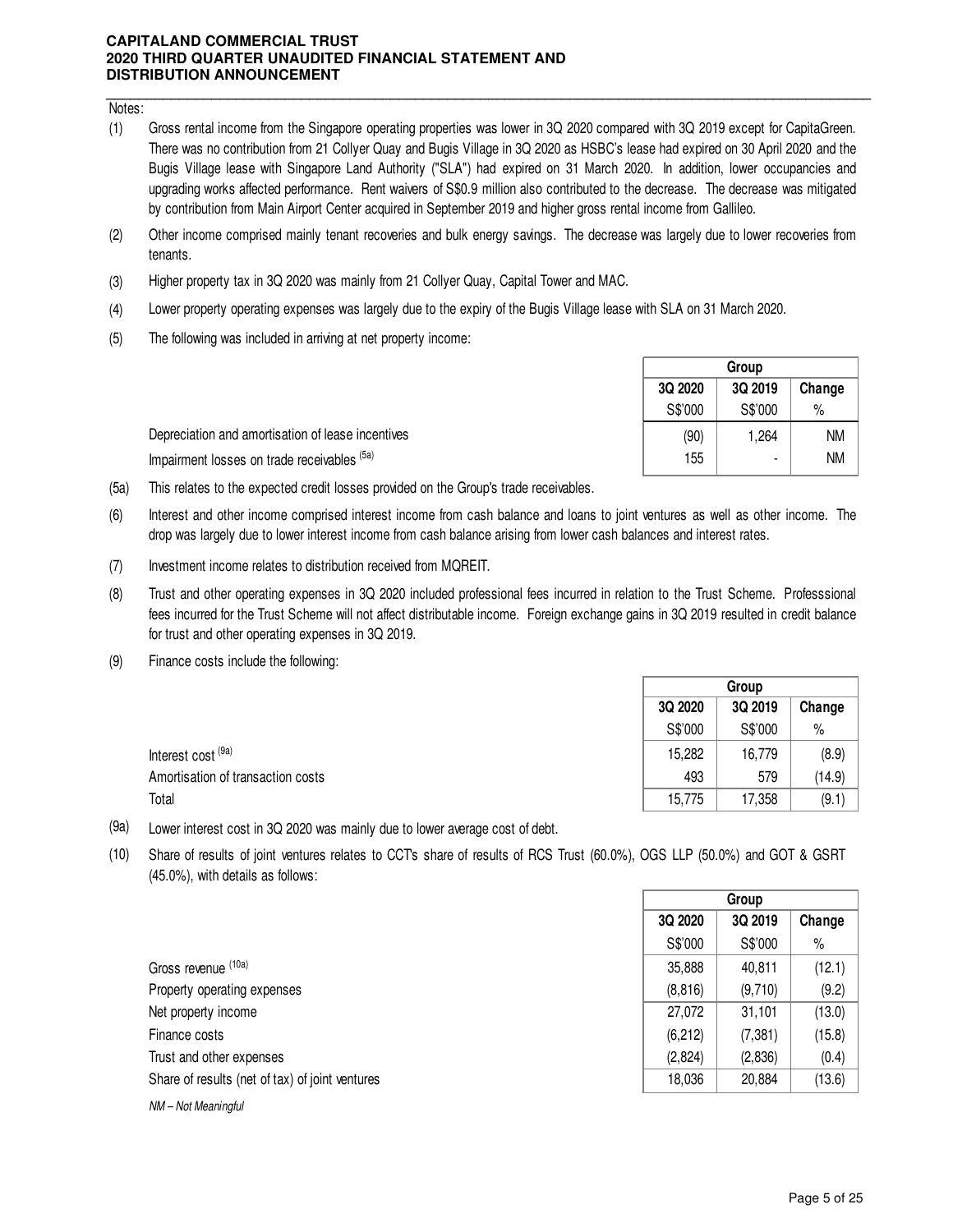(10a) The decrease in gross revenue for 3Q 2020 versus 3Q 2019 was largely attributed to RCS Trust, due to lower occupancies and gross turnover revenue ("GTO") as well rental waivers to tenants of \$2.6 million (60.0% interest). Gross revenue of OGS LLP in 3Q 2020 of \$6.5 million (50.0% interest) was marginally higher than that in 3Q 2019 of \$6.3 million (50.0%).

**\_\_\_\_\_\_\_\_\_\_\_\_\_\_\_\_\_\_\_\_\_\_\_\_\_\_\_\_\_\_\_\_\_\_\_\_\_\_\_\_\_\_\_\_\_\_\_\_\_\_\_\_\_\_\_\_\_\_\_\_\_\_\_\_\_\_\_\_\_\_\_\_\_\_\_\_\_\_\_\_\_\_\_\_\_\_\_\_\_\_\_\_\_\_**

- (11) This relates mainly to tax expense of CCT's subsidiaries.
- (12) This relates to the non-controlling interests of Gallileo Co. and MAC Co..
- (13) Net tax and other adjustments comprise the following:

|                                                 | 3Q 2020   | 3Q 2019   | Change    |
|-------------------------------------------------|-----------|-----------|-----------|
|                                                 | S\$'000   | S\$'000   | $\%$      |
| Asset management fees (13a)                     |           | 1,152     | <b>NM</b> |
| Trustee's fees                                  | 270       | 272       | (0.7)     |
| Amortisation of transaction costs               | 493       | 579       | (14.9)    |
| Profit from subsidiaries                        | (11, 242) | (6, 506)  | 72.8      |
| Share of results (net of tax) of joint ventures | (18,036)  | (20, 884) | (13.6)    |
| Tax expense                                     | 1,968     | 1,617     | 21.7      |
| Temporary differences and other items           | 5,282     | (269)     | <b>NM</b> |
| Total                                           | (21, 265) | (24, 039) | (11.5)    |

- (13a) This relates to asset management fees for AST2 paid in Units in 3Q 2019. The asset management fees for AST2 in 3Q 2020 was in cash.
- (14) Tax-exempt income distribution relates to distributions from subsidiaries.
- (15) This relates to distributions from RCS Trust and OGS LLP.

Distribution from RCS Trust in 3Q 2020 was S\$1.7 million (60.0% interest) lower than that of 3Q 2019 due to:

- (a) lower rental revenue from office and retail, including rental waivers of S\$2.6 million (60.0% interest);
- (b) drop in gross turnover rent from hotel and retail;
- (c) lower car park income;
- (d) asset management fees paid in cash; and

(e) mitigated by the release of \$3.75 million of taxable income, which was 50.0% of taxable income retained in 1H 2020.

Distribution from OGS LLP in 3Q 2020 was S\$1.3 million (50.0% interest) higher than 3Q 2019 due to higher net property income and lower interest costs.

(16) Lower distributable income to unitholders in 3Q 2020 was mainly due to the drop in net property income, reduced contribution from RCS Trust by S\$1.7 million (60.0 % interest) and payment of asset management fees for Asia Square Tower 2 in cash. These were mitigated by higher tax-exempt income distribution, increased contribution of S\$1.3 million (50.0% interest) from OGS LLP and lower interest expense.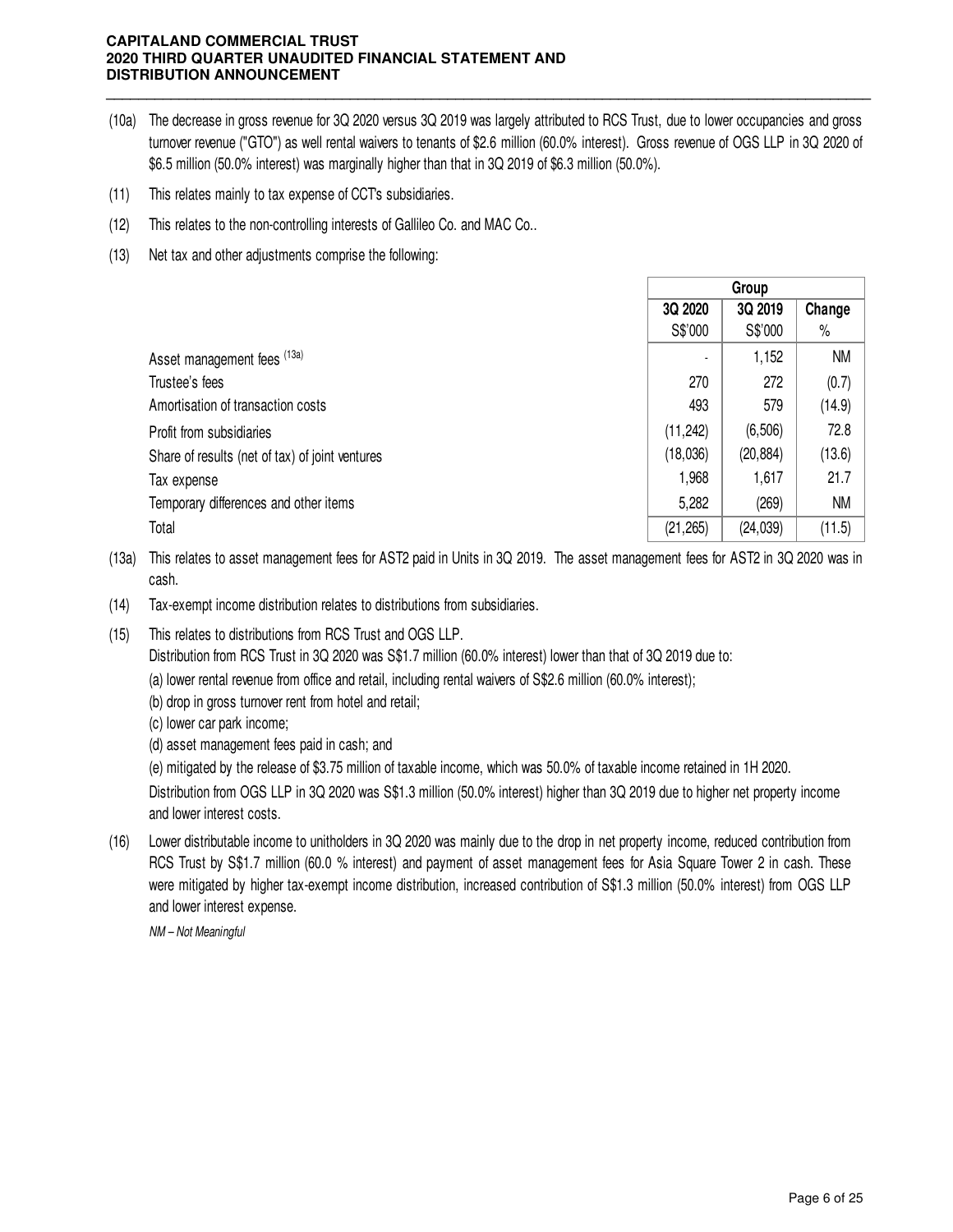## **1(a) Statement of Total Return & Distribution Statement (YTD Sep 2020 vs YTD Sep 2019)**

| <b>Statement of Total Return</b>                     | <b>Note</b> | YTD Sep 2020 | YTD Sep 2019 | Change    |
|------------------------------------------------------|-------------|--------------|--------------|-----------|
|                                                      |             | S\$'000      | S\$'000      | $\%$      |
| Gross rental income                                  | 1           | 276,107      | 286,084      | (3.5)     |
| Car park income                                      | 2           | 6,271        | 5,040        | 24.4      |
| Other income                                         | 3           | 8,744        | 13,427       | (34.9)    |
| <b>Gross revenue</b>                                 |             | 291,122      | 304,551      | (4.4)     |
| Property management fees                             |             | (7,009)      | (7,025)      | (0.2)     |
| Property tax                                         |             | (22, 159)    | (22, 297)    | (0.6)     |
| Other property operating expenses                    | 4           | (37, 738)    | (35,900)     | 5.1       |
| <b>Property operating expenses</b>                   |             | (66, 906)    | (65, 222)    | 2.6       |
| Net property income                                  | 5           | 224,216      | 239,329      | (6.3)     |
| Interest and other income                            | 6           | 3,981        | 4,267        | (6.7)     |
| Investment income                                    | 7           | 2,635        | 2,816        | (6.4)     |
| Asset management fees:                               |             |              |              |           |
| - Base fees                                          |             | (6, 169)     | (6,011)      | 2.6       |
| - Performance fees                                   |             | (8,992)      | (9, 385)     | (4.2)     |
| Trust and other operating expenses                   | 8           | (9, 270)     | (1,528)      | <b>NM</b> |
| Finance costs                                        | 9           | (47, 889)    | (51, 437)    | (6.9)     |
| Net income before share of results of joint ventures |             | 158,512      | 178,051      | (11.0)    |
| Share of results (net of tax) of joint ventures      | 10          | (41, 460)    | 71,292       | <b>NM</b> |
| Net income                                           |             | 117,052      | 249,343      | (53.1)    |
| Net change in fair value of investment properties    | 11          | (130, 993)   | 57,448       | <b>NM</b> |
| Total return for the period before tax               |             | (13, 941)    | 306,791      | <b>NM</b> |
| Tax expense                                          | 12          | (3,863)      | (4, 550)     | (15.1)    |
| Total return for the period after tax                |             | (17, 804)    | 302,241      | <b>NM</b> |
| <b>Attributable to</b>                               |             |              |              |           |
| Unitholders                                          |             | (18, 140)    | 301,627      | <b>NM</b> |
| Non-controlling interests                            | 13          | 336          | 614          | (45.3)    |
| Total return for the period                          |             | (17, 804)    | 302,241      | <b>NM</b> |
| <b>Distribution Statement</b>                        |             |              |              |           |
| Total return attributable to unitholders             |             | (18, 140)    | 301,627      | <b>NM</b> |
| Net tax and other adjustments                        | 14          | 156,831      | (134, 043)   | <b>NM</b> |
| Tax-exempt income distribution                       | 15          | 16,250       | 11,100       | 46.4      |
| Distribution from joint ventures                     | 16          | 51,917       | 71,303       | (27.2)    |
| Distributable income to unitholders                  | 17          | 206,858      | 249,987      | (17.3)    |
| NM-Not Meaningful                                    |             |              |              |           |

**\_\_\_\_\_\_\_\_\_\_\_\_\_\_\_\_\_\_\_\_\_\_\_\_\_\_\_\_\_\_\_\_\_\_\_\_\_\_\_\_\_\_\_\_\_\_\_\_\_\_\_\_\_\_\_\_\_\_\_\_\_\_\_\_\_\_\_\_\_\_\_\_\_\_\_\_\_\_\_\_\_\_\_\_\_\_\_\_\_\_\_\_\_\_**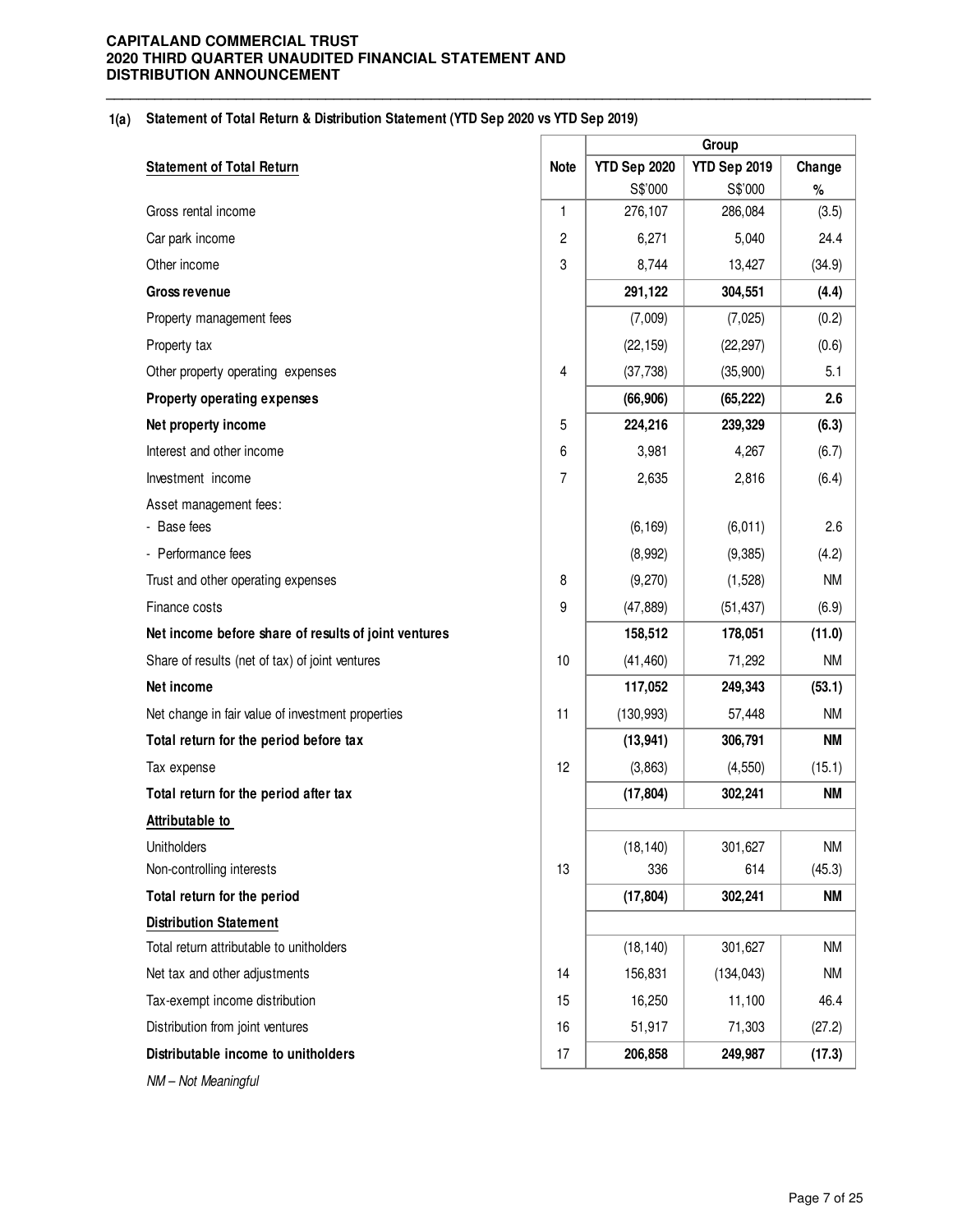Notes:

(1) YTD Sep 2020 gross rental income from Singapore operating properties was lower compared with YTD Sep 2019 except for CapitaGreen. There was partial NPI contribution from 21 Collyer Quay and Bugis Village in YTD Sep 2020 as HSBC's lease expired on 30 April 2020 and the Bugis Village lease with SLA expired on 31 March 2020. Lower gross rental income was due to lower occupancies, upgrading works and rent waivers of S\$3.5 million. The decrease was mitigated by contribution from Main Airport Center acquired in September 2019 and higher gross rental income from Gallileo.

**\_\_\_\_\_\_\_\_\_\_\_\_\_\_\_\_\_\_\_\_\_\_\_\_\_\_\_\_\_\_\_\_\_\_\_\_\_\_\_\_\_\_\_\_\_\_\_\_\_\_\_\_\_\_\_\_\_\_\_\_\_\_\_\_\_\_\_\_\_\_\_\_\_\_\_\_\_\_\_\_\_\_\_\_\_\_\_\_\_\_\_\_\_\_**

- (2) Higher car park income was largely due to the addition of car park income from MAC, which offset the lower car park income from Singapore properties.
- (3) Other income comprises mainly tenant recoveries and bulk energy savings. The decrease was largely due to lower recoveries from tenants.
- (4) Higher other property operating expenses was mainly due to addition of MAC.
- (5) The following was included in arriving at net property income:

|           | Group                  |                        |
|-----------|------------------------|------------------------|
| Change    | <b>YTD Sep</b><br>2019 | <b>YTD Sep</b><br>2020 |
| %         | S\$'000                | S\$'000                |
| (44.4)    | 3,756                  | 2,090                  |
| <b>NM</b> |                        | 155                    |

- (5a) This relates to the expected credit losses provided on the Group's trade receivables.
- (6) Interest and other income comprised interest income from cash balance and loans to joint ventures as well as other income. The lower amount in YTD Sep 2020 versus YTD Sep 2019 was primarily due to lower cash balance and lower interest rates.
- (7) This relates to distributions received from MQREIT.

Impairment losses on trade receivables (5a)

Depreciation and amortisation of lease incentives

- (8) Higher trust and other operating expenses in YTD Sep 2020 vis-à-vis YTD Sep 2019 was due to professional fees incurred in relation to the Trust Scheme. Professional fees incurred for Trust Scheme will not affect distributable income.
- (9) Finance costs include the following:

|                                   | Group                  |                        |        |
|-----------------------------------|------------------------|------------------------|--------|
|                                   | <b>YTD Sep</b><br>2020 | <b>YTD Sep</b><br>2019 | Change |
|                                   | S\$'000                | S\$'000                | $\%$   |
| Interest cost <sup>(9a)</sup>     | 46,174                 | 49,714                 | (7.1)  |
| Amortisation of transaction costs | 1,715                  | 1,723                  | (0.5)  |
| Total                             | 47,889                 | 51,437                 | (6.9)  |

(9a) Decrease in YTD Sep 2020 from YTD Sep 2019 was due to lower average cost of debt.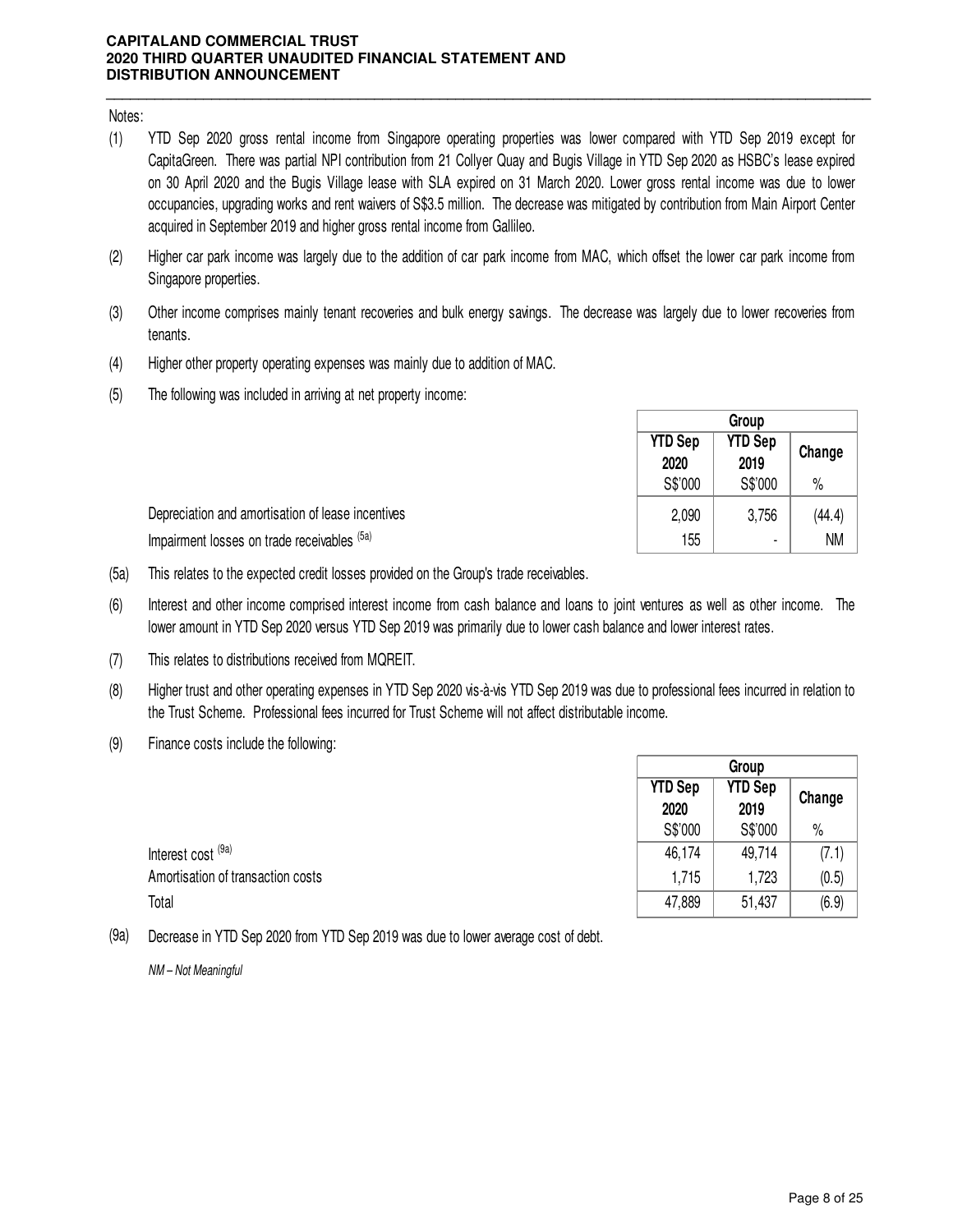(10) Share of results of joint ventures relates to CCT's share of results of RCS Trust (60.0%), OGS LLP (50.0%) and GOT & GSRT (45.0%), with details as follows:

**\_\_\_\_\_\_\_\_\_\_\_\_\_\_\_\_\_\_\_\_\_\_\_\_\_\_\_\_\_\_\_\_\_\_\_\_\_\_\_\_\_\_\_\_\_\_\_\_\_\_\_\_\_\_\_\_\_\_\_\_\_\_\_\_\_\_\_\_\_\_\_\_\_\_\_\_\_\_\_\_\_\_\_\_\_\_\_\_\_\_\_\_\_\_**

|                                                   | Group                  |                        |           |
|---------------------------------------------------|------------------------|------------------------|-----------|
|                                                   | <b>YTD Sep</b><br>2020 | <b>YTD Sep</b><br>2019 | Change    |
|                                                   | S\$'000                | S\$'000                | $\%$      |
| Gross revenue (10a)                               | 107,275                | 124,003                | (13.5)    |
| Property operating expenses                       | (25,010)               | (28, 217)              | (11.4)    |
| Net property income                               | 82,265                 | 95,786                 | (14.1)    |
| Finance costs                                     | (20, 394)              | (22, 479)              | (9.3)     |
| Net change in fair value of investment properties | (95,041)               | 6,625                  | <b>NM</b> |
| Trust and other expenses                          | (8, 290)               | (8,640)                | (4.1)     |
| Share of results (net of tax) of joint ventures   | (41, 460)              | 71,292                 | <b>NM</b> |

- (10a) The decrease in gross revenue for YTD Sep 2020 from YTD Sep 2019 was largely attributed to RCS Trust, due to lower occupancies and GTO revenue as well as rental waivers of S\$9.1 million (60.0% interest). Revenue for OGS LLP in YTD Sep 2020 of \$19.3 million (50.0% interest) was marginally higher than that in YTD Sep 2019 of \$19.2 million (50.0% interest), which had included rental waivers
- (11) This relates to the net change in property values based on valuations over the carrying values.
- (12) This relates mainly to tax expense of CCT's subsidiaries.
- (13) This relates to the non-controlling interests of Gallileo Co. and MAC Co..
- (14) Net tax and other adjustments comprise the following:

|                                                         | Group                  |                        |           |
|---------------------------------------------------------|------------------------|------------------------|-----------|
|                                                         | <b>YTD Sep</b><br>2020 | <b>YTD Sep</b><br>2019 | Change    |
|                                                         | S\$'000                | S\$'000                | $\%$      |
| Asset management fees (14a)                             |                        | 3,298                  | <b>NM</b> |
| Trustee's fees                                          | 806                    | 786                    | 2.5       |
| Amortisation of transaction costs                       | 1,715                  | 1,723                  | (0.5)     |
| Net change in fair value of investment properties (14b) | 130,101                | (57, 454)              | ΝM        |
| Profit from subsidiaries                                | (29, 803)              | (18, 607)              | 60.2      |
| Share of results (net of tax) of joint ventures         | 41,460                 | (71, 292)              | ΝM        |
| Tax expense                                             | 3,863                  | 4,550                  | (15.1)    |
| Temporary differences and other items                   | 8,689                  | 2,953                  | <b>NM</b> |
| Total                                                   | 156,831                | (134, 043)             | <b>NM</b> |

- (14a) This relates to asset management fees of AST2 paid in units in YTD Sep 2019. Asset management fees of AST2 in YTD Sep 2020 was in cash.
- (14b) This excludes the non-controlling interests' share of the net change in fair value of Gallileo and MAC.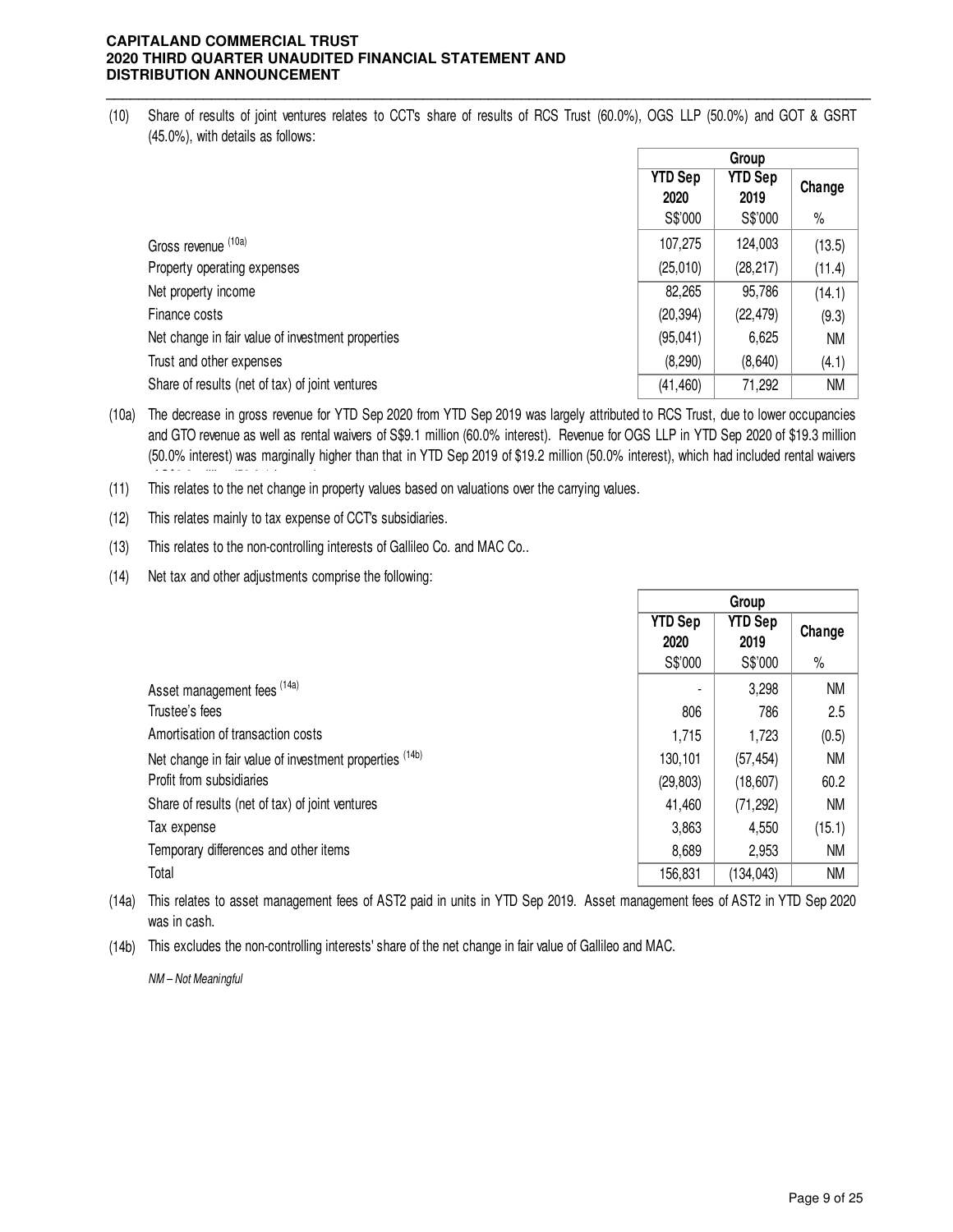- (15) Tax-exempt income distributions relates to distributions from subsidiaries.
- (16) This relates to distributions from RCS Trust and OGS LLP.
	- Distributions from RCS Trust was S\$20.6 million (60.0% interest) lower in YTD Sep 2020 compared with that in YTD Sep 2019 due to: (a) lower rental revenue from office and retail including rental waivers of S\$9.1 million (60.0% interest);

**\_\_\_\_\_\_\_\_\_\_\_\_\_\_\_\_\_\_\_\_\_\_\_\_\_\_\_\_\_\_\_\_\_\_\_\_\_\_\_\_\_\_\_\_\_\_\_\_\_\_\_\_\_\_\_\_\_\_\_\_\_\_\_\_\_\_\_\_\_\_\_\_\_\_\_\_\_\_\_\_\_\_\_\_\_\_\_\_\_\_\_\_\_\_**

- (b) drop in gross turnover rent from hotel and retail;
- (c) lower car park income;
- (d) asset management fees paid in cash; and
- (e) higher retention of taxable income of S\$3.75 million (60.0% interest) in YTD Sep 20 compared with that of S\$1.5 million (60.0% interest) in YTD Sep 19.

Distribution from OGS LLP was S\$1.2 million (50.0% interest) higher in YTD Sep 2020 compared with that in YTD Sep 2019 arising from better net property income performance and lower interest costs.

(17) Lower distributable income to unitholders in YTD Sep 2020 was mainly due to lower net property income, reduced distribution from RCS Trust of S\$20.6 million (60.0% interest) and payment of asset management fees in cash for Asia Square Tower 2. Higher taxexempt income distribution, increase in distribution from OGS LLP of S\$1.2 million (50.0% interest) and lower interest expense mitigated the impact of the decrease.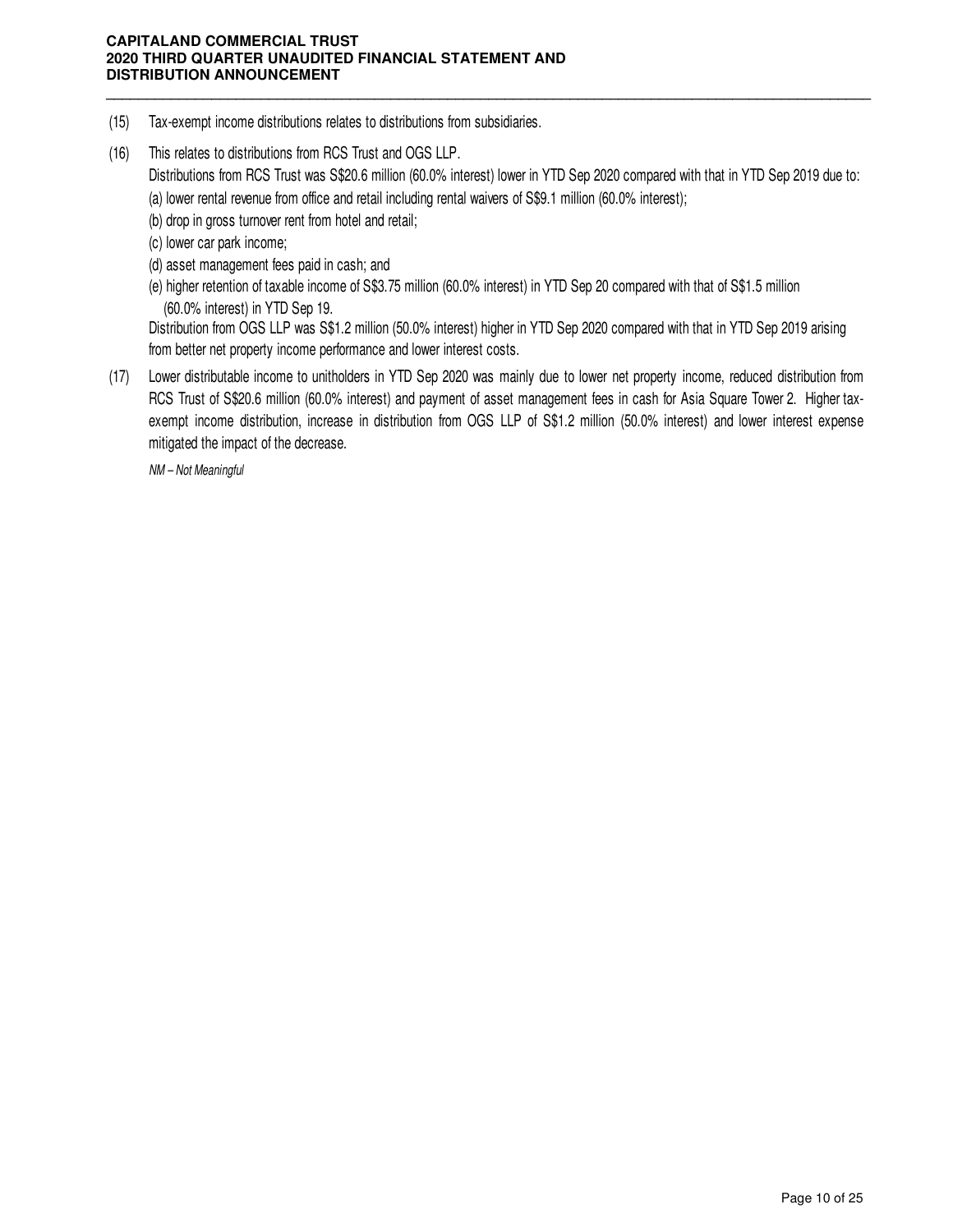### **1(b)(i) Statement of Financial Position as at 30 September 2020 vs 31 December 2019**

|                                          |                | Group       |             | <b>Trust</b> |             |             |           |
|------------------------------------------|----------------|-------------|-------------|--------------|-------------|-------------|-----------|
|                                          | <b>Note</b>    | 30 Sep 2020 | 31 Dec 2019 | Change       | 30 Sep 2020 | 31 Dec 2019 | Change    |
|                                          |                | S\$'000     | S\$'000     | $\%$         | S\$'000     | S\$'000     | $\%$      |
| Non-current assets                       |                |             |             |              |             |             |           |
| Plant and equipment                      |                | 2,229       | 2,134       | 4.5          | 763         | 723         | 5.5       |
| Investment properties                    | 1              | 8,046,188   | 8,092,052   | (0.6)        | 3,605,912   | 3,609,100   | (0.1)     |
| Subsidiaries                             | 2              |             |             |              | 4,126,468   | 4,076,277   | 1.2       |
| Joint ventures                           | 3              | 1,692,108   | 1,786,105   | (5.3)        | 1,440,438   | 1,435,526   | 0.3       |
| Equity investment                        | 4              | 29,655      | 38,156      | (22.3)       | 29,655      | 38,156      | (22.3)    |
| Intangible asset                         |                | 45          | 30          | 50.0         | 39          | 21          | 85.7      |
| Financial derivatives                    | 5              | 11,080      | 4,745       | <b>NM</b>    | 11,080      | 4,745       | <b>NM</b> |
| <b>Total non-current assets</b>          |                | 9,781,305   | 9,923,222   | (1.4)        | 9,214,355   | 9,164,548   | 0.5       |
| <b>Current assets</b>                    |                |             |             |              |             |             |           |
| Trade and other receivables              |                | 70,762      | 61,793      | 14.5         | 79,821      | 73,847      | 8.1       |
| Cash and cash equivalents                |                | 126,785     | 205,467     | (38.3)       | 78,298      | 162,038     | (51.7)    |
| Financial derivatives                    | 5              | 598         | 269         | NМ           | 598         | 269         | <b>NM</b> |
| <b>Total current assets</b>              |                | 198,145     | 267,529     | (25.9)       | 158,717     | 236,154     | (32.8)    |
| <b>Total assets</b>                      | 6              | 9,979,450   | 10,190,751  | (2.1)        | 9,373,072   | 9,400,702   | (0.3)     |
| <b>Current liabilities</b>               |                |             |             |              |             |             |           |
| Trade and other payables                 | $\overline{7}$ | 84,288      | 75,032      | 12.3         | 83,525      | 65,051      | 28.4      |
| Current portion of security deposits     |                | 27,477      | 17,776      | 54.6         | 17,447      | 10,145      | 72.0      |
| Interest-bearing liabilities             | 8              | 253,469     | 42,746      | <b>NM</b>    | 253,469     | 42,746      | <b>NM</b> |
| Financial derivatives                    | 5              | 837         | 782         | 7.0          | 837         | 782         | 7.0       |
| Current tax payable                      |                | 6,840       | 4,533       | 50.9         | 254         | 75          | <b>NM</b> |
| <b>Total current liabilities</b>         |                | 372,911     | 140,869     | <b>NM</b>    | 355,532     | 118,799     | <b>NM</b> |
| Non-current liabilities                  |                |             |             |              |             |             |           |
| Non-current portion of security deposits |                | 42,901      | 53,425      | (19.7)       | 27,038      | 35,686      | (24.2)    |
| Interest-bearing liabilities             | 9              | 2,639,026   | 2,767,764   | (4.7)        | 2,215,164   | 2,375,214   | (6.7)     |
| Financial derivatives                    | 5              | 10,405      | 5,589       | 86.2         | 10,405      | 5,589       | 86.2      |
| Other payables                           | 10             | 1,870       | 2,890       | (35.3)       | 124,716     | 127,750     |           |
| Deferred tax liabilities                 | 11             | 5,346       | 5,809       | (8.0)        |             |             |           |
| <b>Total non-current liabilities</b>     |                | 2,699,548   | 2,835,477   | (4.8)        | 2,377,323   | 2,544,239   | (6.6)     |
| <b>Total liabilities</b>                 |                | 3,072,459   | 2,976,346   | 3.2          | 2,732,855   | 2,663,038   | $2.6\,$   |
| Net assets                               |                | 6,906,991   | 7,214,405   | (4.3)        | 6,640,217   | 6,737,664   | (1.4)     |
| Represented by:                          |                |             |             |              |             |             |           |
| Unitholders' funds                       |                | 6,875,836   | 7,185,098   | (4.3)        | 6,640,217   | 6,737,664   | (1.4)     |
| Non-controlling interests                | 12             | 31,155      | 29,307      | 6.3          |             |             |           |
| <b>Total equity</b>                      |                | 6,906,991   | 7,214,405   | (4.3)        | 6,640,217   | 6,737,664   | (1.4)     |

**\_\_\_\_\_\_\_\_\_\_\_\_\_\_\_\_\_\_\_\_\_\_\_\_\_\_\_\_\_\_\_\_\_\_\_\_\_\_\_\_\_\_\_\_\_\_\_\_\_\_\_\_\_\_\_\_\_\_\_\_\_\_\_\_\_\_\_\_\_\_\_\_\_\_\_\_\_\_\_\_\_\_\_\_\_\_\_\_\_\_\_\_\_\_**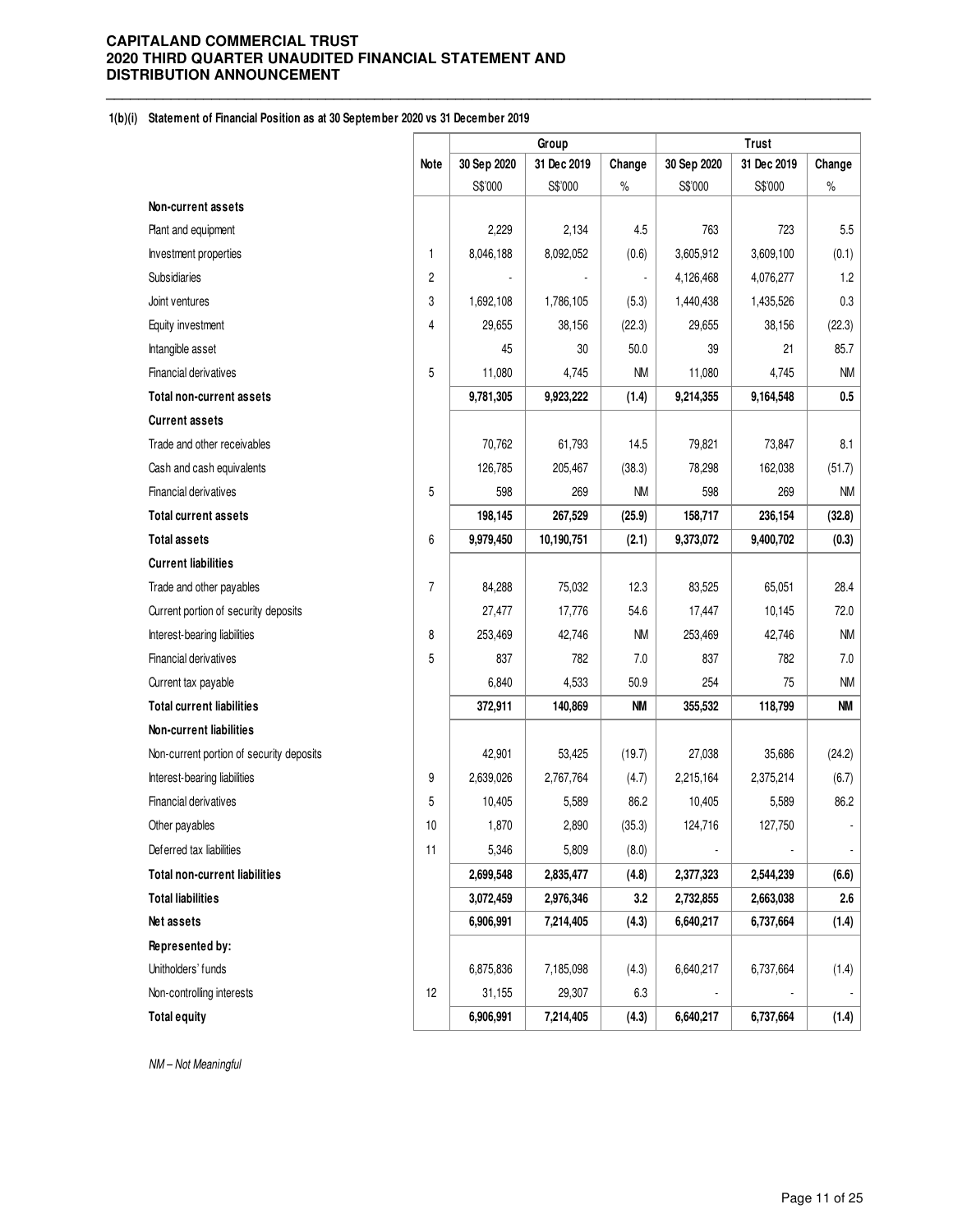Notes:

(1) Investment properties are stated at fair value based on desktop valuations performed by independent professional valuers as at 30 June 2020, adjusted for capital expenditure capitalized in 3Q 2020.

**\_\_\_\_\_\_\_\_\_\_\_\_\_\_\_\_\_\_\_\_\_\_\_\_\_\_\_\_\_\_\_\_\_\_\_\_\_\_\_\_\_\_\_\_\_\_\_\_\_\_\_\_\_\_\_\_\_\_\_\_\_\_\_\_\_\_\_\_\_\_\_\_\_\_\_\_\_\_\_\_\_\_\_\_\_\_\_\_\_\_\_\_\_\_**

The outbreak of the Novel Coronavirus ("COVID-19") has impacted market activity in many property sectors. As the impact of COVID-19 is fluid and evolving, significant market uncertainty exists. Consequently, the valuations of investment properties are currently subject to material estimation uncertainty. The carrying amounts of the investment properties were current as at 30 September 2020 only. Values may change more rapidly and significantly than during standard market conditions.

- (2) This relates to cost of investments in CCT MTN Pte. Ltd., MSO Trust, AST2 Group, Gallileo Group and MAC Group (including shareholder's loans).
- (3) This relates to CCT's 60.0% interest in RCS Trust, 50.0% interest in OGS LLP and 45.0% interest in GOT and GSRT (including shareholder's loans).
- (4) This relates to CCT's 10.9% stake in MQREIT. Lower value as at 30 September 2020 vis-à-vis 31 December 2019 was mainly due to lower closing price of MQREIT.
- (5) This relates to the fair values of cross currency swaps and interest rate swaps.
- (6) Total assets were S\$9,979.5 million as at 30 September 2020 (31 December 2019: S\$10,190.8 million). Total deposited property value (as defined in the Code on Collective Investment Schemes) as at 30 September 2020 was S\$11,629.3 million (31 December 2019: S\$11,762.8 million). Lower total assets and deposited property value was largely due to lower investment properties values.
- (7) Trade and other payables as at 30 September 2020 increased from 31 December 2019 mainly due to grant payable to tenants and withholding tax for 1H 2020 distribution, albeit settlement of service charges at Gallileo and MAC offset the increase at the Group level.
- (8) The current interest-bearing liabilities as at 30 September 2020 comprised of fixed rate notes of S\$150.0 million and HKD585.0 million (hedged via cross currency swaps to S\$102.5 million) due within twelve months in 2021.
- (9) The non-current interest-bearing liabilities as at 30 September 2020 comprised:
	- (a) Unsecured fixed/floating rate notes totaling S\$575.0 million; JPY24.9 billion (hedged via cross currency swaps to S\$299.7 million);
	- (b) Unsecured bank borrowings of S\$790.7 million and EUR328.1 million; and
	- (c) Secured bank borrowings of MAC Co. of EUR121.9 million and Gallileo Co. of EUR140.0 million.
- (10) At the Trust level, other payables relate to the recognized lease liabilities payable to CCT's subsidiary, AST2 Co., under the master lease arrangement. At the Group level, it relates mainly to payables of Gallileo Co. and MAC Co..
- (11) This relates to deferred tax provision of Gallileo Co. and MAC Co..
- (12) This relates to non-controlling interests of Gallileo Co. and MAC Co..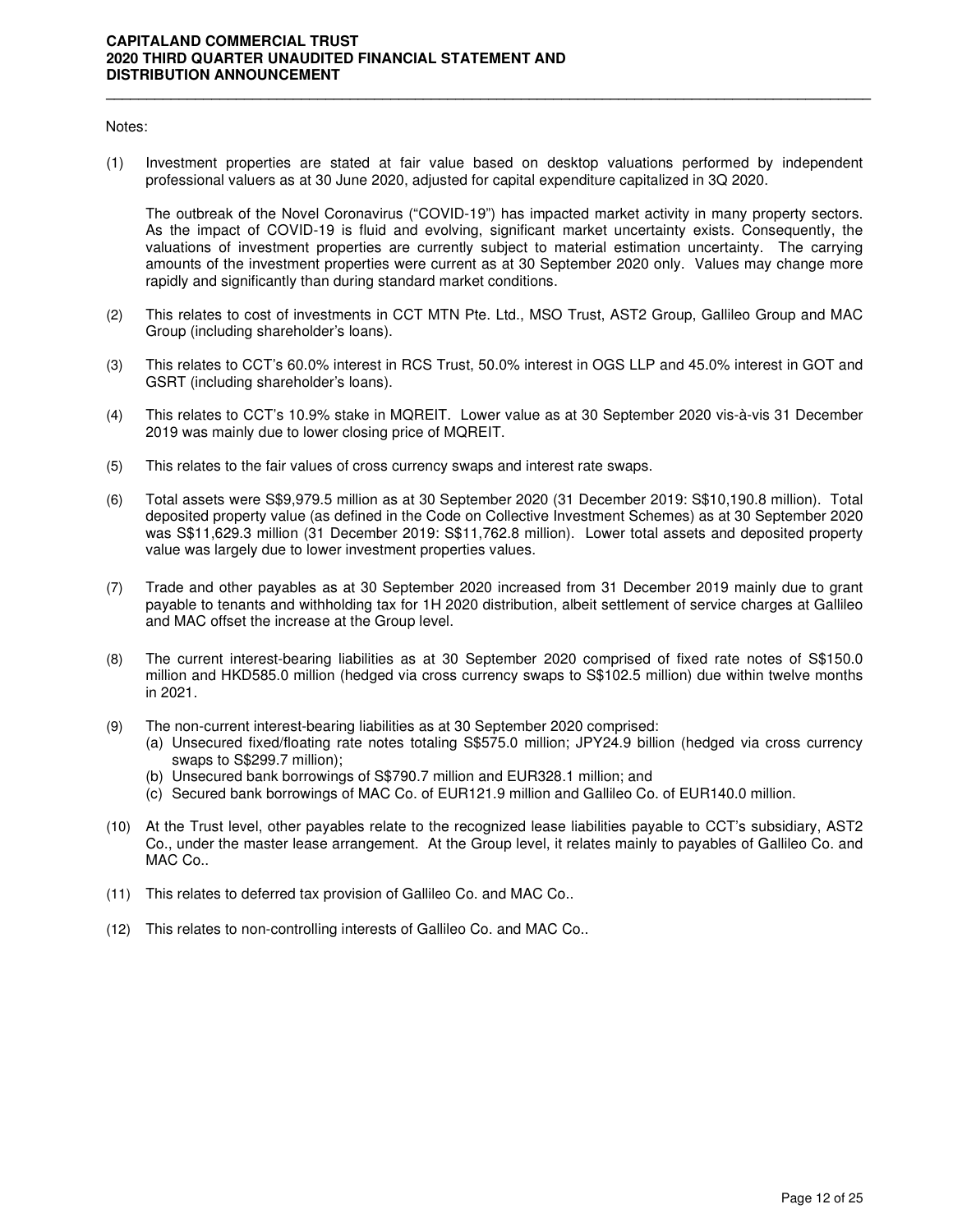### **Aggregate Amount of Borrowings and Debt Securities 1(b)(ii)**

|                                                     |             | Group       |           |  |  |
|-----------------------------------------------------|-------------|-------------|-----------|--|--|
|                                                     | 30 Sep 2020 | 31 Dec 2019 | Change    |  |  |
|                                                     | S\$'000     | S\$'000     | $\%$      |  |  |
| Secured borrowings                                  |             |             |           |  |  |
| Amount repayable after one year (1)                 | 425,189     | 393,781     | 8.0       |  |  |
| Less: Unamortised portion of transactions costs (1) | (1,327)     | (1,231)     | 7.8       |  |  |
| Net secured borrowings after one year               | 423,862     | 392,550     | 8.0       |  |  |
| Unsecured borrowings                                |             |             |           |  |  |
| Amount repayable after one year                     | 2,218,590   | 2,379,091   | (6.7)     |  |  |
| Less: Unamortised portion of transactions costs     | (3,426)     | (3,877)     | (11.6)    |  |  |
| Net unsecured borrowings after one year             | 2,215,164   | 2,375,214   | (6.7)     |  |  |
| Amount repayable within one year                    | 253,469     | 43,135      | <b>NM</b> |  |  |
| Less: Unamortised portion of transactions costs     |             | (389)       | <b>NM</b> |  |  |
| Net unsecured borrowings within one year            | 253,469     | 42,746      | <b>NM</b> |  |  |
| <b>Total unsecured borrowings</b>                   | 2,468,633   | 2,417,960   | 2.1       |  |  |
| Total secured and unsecured borrowings              | 2,892,495   | 2,810,510   | 2.9       |  |  |
| Note:                                               |             |             |           |  |  |

**\_\_\_\_\_\_\_\_\_\_\_\_\_\_\_\_\_\_\_\_\_\_\_\_\_\_\_\_\_\_\_\_\_\_\_\_\_\_\_\_\_\_\_\_\_\_\_\_\_\_\_\_\_\_\_\_\_\_\_\_\_\_\_\_\_\_\_\_\_\_\_\_\_\_\_\_\_\_\_\_\_\_\_\_\_\_\_\_\_\_\_\_\_\_**

(1) This relates to Gallileo Co.'s and Mac Co.'s borrow ings and transaction costs.

# **Aggregate leverage and interest coverage ratio**

As at 30 September 2020, aggregate leverage w as 36.9% (31 December 2019: 35.1%). Year-to-date September 2020 interest coverage ratio w as 5.3 times (year-to-date Dec 2019: 5.6 times).

### **For information only**

This relates to CCT's interest in the aggregate external borrowings of its joint ventures, namely RCS Trust (CCT's 60.0% interest), OGS LLP (CCT's 50.0% interest), GOT and GSRT (CCT's 45.0% interest), which are not included under total borrowings in the statement of financial position of the Group.

|                                                 | 30 Sep 2020 | 31 Dec 2019              | Change    |
|-------------------------------------------------|-------------|--------------------------|-----------|
|                                                 | S\$'000     | <i>S\$'000</i>           | %         |
| Secured borrowings <sup>(1)</sup>               |             |                          |           |
| Amount repayable after one year                 | 417,150     | 646,400                  | (35.5)    |
| Less: Unamortised portion of transactions costs | (1,049)     | (2,290)                  | (54.2)    |
| Net repayable after one year                    | 416,101     | 644,110                  | (35.4)    |
| Amount repayable within one year                | 290,000     |                          | <b>NM</b> |
| Less: Unamortised portion of transactions costs | (412)       | $\overline{\phantom{a}}$ | NM        |
| Net repayable within one year                   | 289,588     | ۰                        | ΝM        |
| <b>Total secured borrowings</b>                 | 705,689     | 644,110                  | 9.6       |
| Unsecured borrowings <sup>(2)</sup>             |             |                          |           |
| Amount repayable after one year                 | 622,800     | 630,900                  | (1.3)     |
| Less: Unamortised portion of transactions costs | (650)       | (806)                    | (19.4)    |
| Net repayable after one year                    | 622,150     | 630,094                  | (1.3)     |
| Amount repayable within one year                | 108,000     | 72,000                   | 50.0      |
| Less: Unamortised portion of transactions costs | (97)        | (44)                     | ΝM        |
| Net repayable within one year                   | 107,903     | 71,956                   | 50.0      |
| Net unsecured borrowings                        | 730,053     | 702,050                  | 4.0       |
| Total secured and unsecured borrowings          | 1,435,742   | 1,346,160                | 6.7       |

Notes :

(1) Secured borrowings relate to CCT's 50.0% interest in borrowings of OGS LLP and CCT's 45.0% interest in borrowings of GOT and GSRT.

(2) Unsecured borrowings relate to CCT's 60.0% interest in borrowings of RCS Trust.

NM: Not meaningful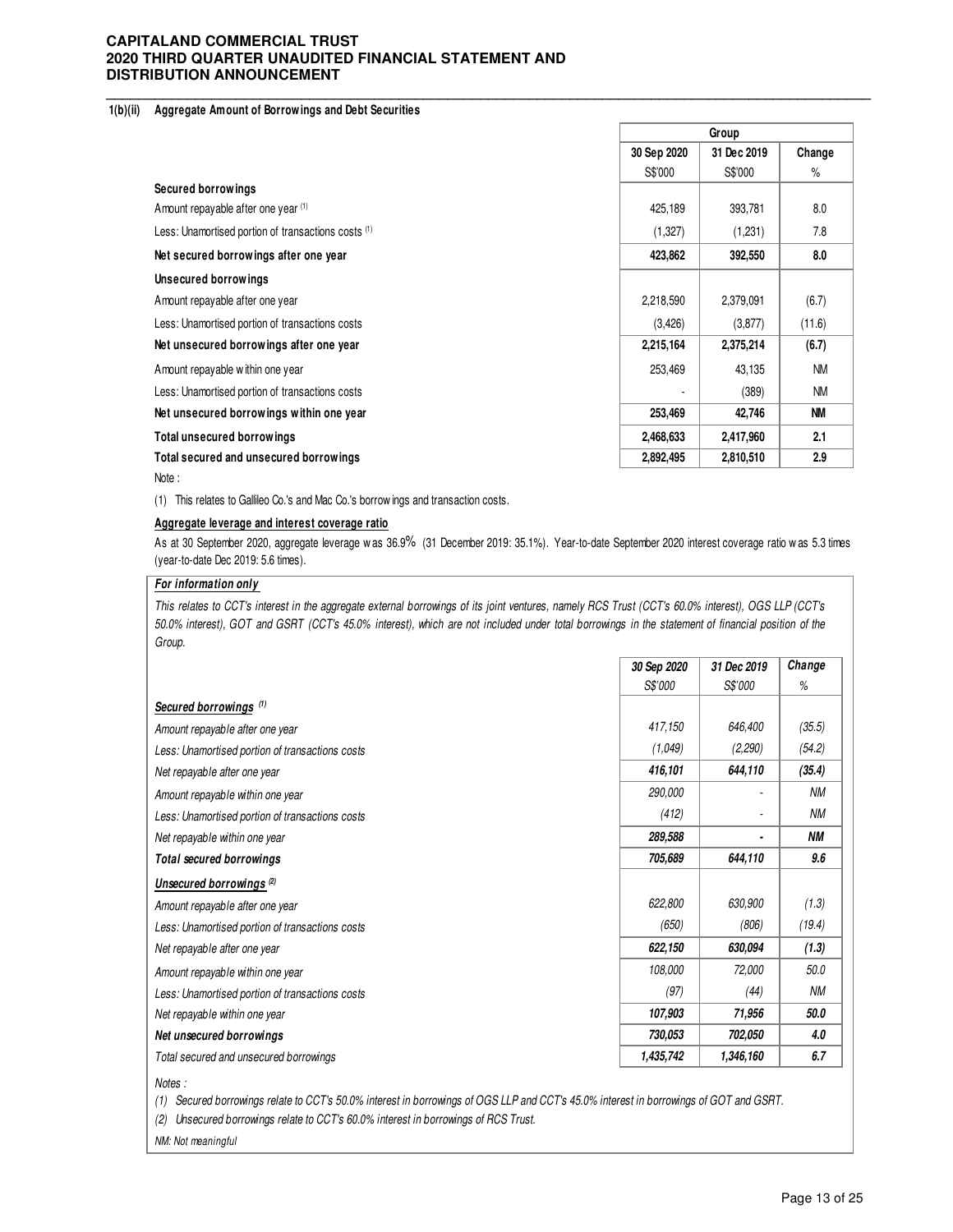**1(c) Statement of Cash Flow (3Q 2020 vs 3Q 2019)** 

|                                                                       |             | Group      |            |  |
|-----------------------------------------------------------------------|-------------|------------|------------|--|
|                                                                       | <b>Note</b> | 3Q 2020    | 3Q 2019    |  |
|                                                                       |             | S\$'000    | S\$'000    |  |
| <b>Operating activities</b>                                           |             |            |            |  |
| Total return for the period before tax                                |             | 66,843     | 83,668     |  |
| Adjustments for:                                                      |             |            |            |  |
| Share of results of joint ventures                                    |             | (18,036)   | (20, 884)  |  |
| Amortisation of lease incentives                                      |             | (207)      | 1,216      |  |
| Depreciation of plant, equipment and amortisation of intangible asset |             | 116        | 48         |  |
| Finance costs                                                         |             | 15,775     | 17,358     |  |
| Impairment losses on trade receivables                                |             | 155        |            |  |
| Interest and other income                                             |             | (1,212)    | (1,911)    |  |
| Asset management fees paid in Units                                   |             |            | 1,152      |  |
| Distribution from equity investment                                   |             | (1,312)    | (1, 319)   |  |
| Operating income before working capital changes                       |             | 62,122     | 79,328     |  |
| Changes in working capital                                            |             |            |            |  |
| Trade and other receivables                                           |             | (4,977)    | (2,320)    |  |
| Trade and other payables                                              |             | 1,609      | 8,576      |  |
| Security deposits                                                     |             | 443        |            |  |
| Cash generated from operating activities                              |             | 59,197     | 85,584     |  |
| Tax paid                                                              |             | (507)      | (2, 180)   |  |
| Net cash from operating activities                                    |             | 58,690     | 83,404     |  |
| <b>Investing activities</b>                                           |             |            |            |  |
| Capital expenditure on investment properties                          |             | (4,983)    | (2,743)    |  |
| Purchase of plant and equipment                                       |             | (40)       | (175)      |  |
| Purchase of intangible asset                                          |             | (15)       | (16)       |  |
| Distribution received from equity investment                          |             |            | 1,319      |  |
| Distributions received from joint ventures                            |             | 10,922     | 24,123     |  |
| Interest income received                                              |             | 1,212      | 1,911      |  |
| Acquisition of subsidiary                                             | 1           |            | (380, 378) |  |
| Net cash from / (used in) investing activities                        |             | 7,096      | (355, 959) |  |
| <b>Financing activities</b>                                           |             |            |            |  |
| Interest paid                                                         |             | (20,660)   | (20, 648)  |  |
| Payment of transaction costs related to borrow ings                   |             | (309)      | (656)      |  |
| Distributions to unitholders                                          |             | (122, 350) | (178, 433) |  |
| Proceeds from interest-bearing loans and borrow ings                  |             |            | 216,640    |  |
| Repayment of interest-bearing loans and borrow ings                   |             |            | 178,475    |  |
| Net cash (used in) / from financing activities                        |             | (143, 319) | 195,378    |  |
| Net decrease in cash and cash equivalents                             |             | (77, 533)  | (77, 177)  |  |
| Cash and cash equivalents at beginning of the period                  |             | 204,318    | 201,207    |  |
| Cash and cash equivalents at end of period                            |             | 126,785    | 124,030    |  |

**\_\_\_\_\_\_\_\_\_\_\_\_\_\_\_\_\_\_\_\_\_\_\_\_\_\_\_\_\_\_\_\_\_\_\_\_\_\_\_\_\_\_\_\_\_\_\_\_\_\_\_\_\_\_\_\_\_\_\_\_\_\_\_\_\_\_\_\_\_\_\_\_\_\_\_\_\_\_\_\_\_\_\_\_\_\_\_\_\_\_\_\_\_\_**

Note

1) This relates to preliminary purchase consideration paid for MAC Co. on 17 September 2019.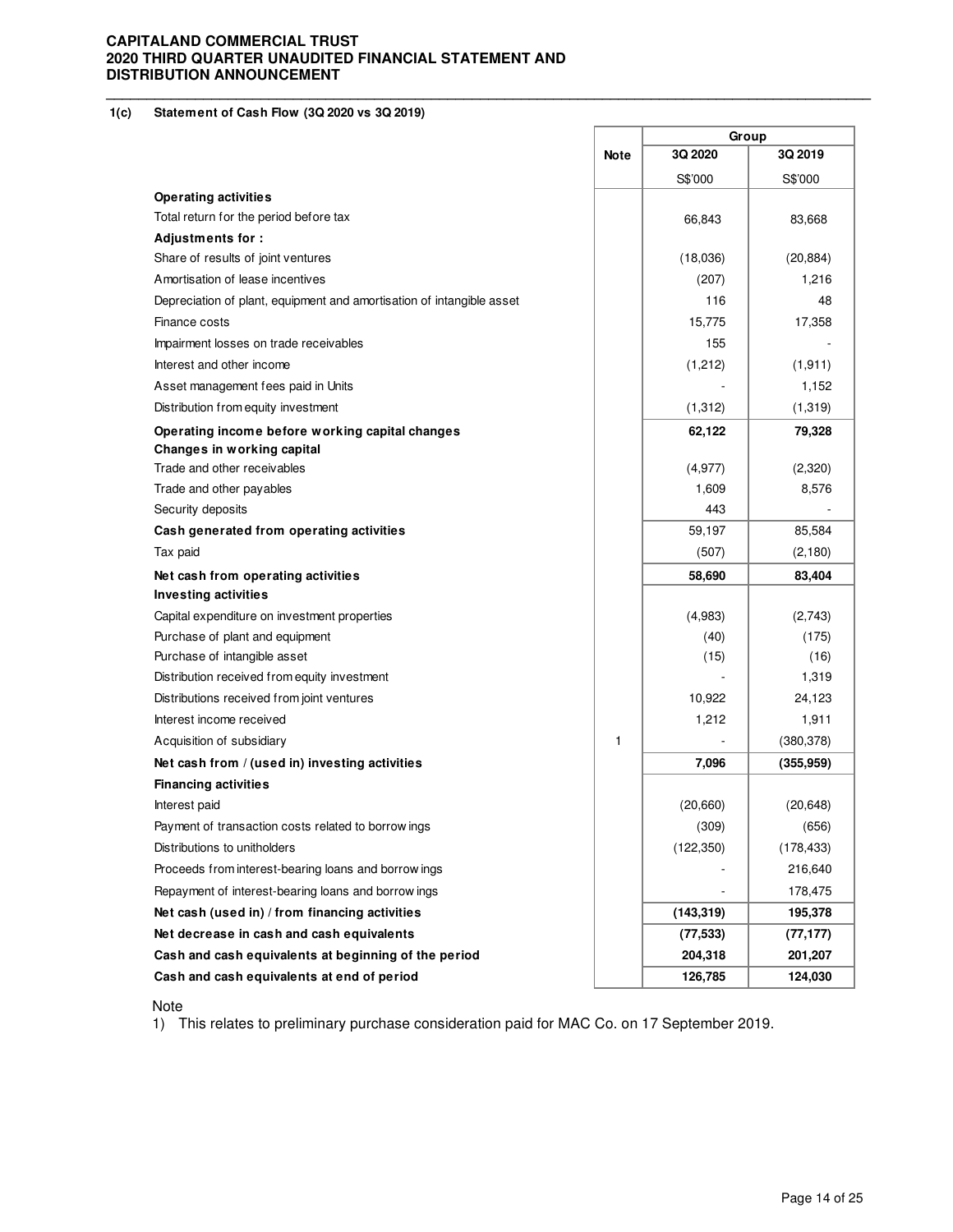#### **1(c) Statement of Cash Flow (YTD Sep 2020 vs YTD Sep 2019)**

| YTD Sep 2020<br>YTD Sep 2019<br><b>Note</b><br>S\$'000<br>S\$'000<br><b>Operating activities</b><br>Total return for the period before tax<br>306,791<br>(13, 941)<br>Adjustments for:<br>Share of results of joint ventures<br>41,460<br>(71, 292)<br>Amortisation of lease incentives<br>1,769<br>3,641<br>321<br>115<br>Depreciation of plant, equipment and amortisation of intangible asset<br>Finance costs<br>47,889<br>51,437<br>2<br>Impairment losses on trade receivables<br>155<br>Interest and other income<br>(3,981)<br>(4,267)<br>3,298<br>(57, 448)<br>130,993<br>Distribution from equity investment<br>(2,635)<br>(2,816)<br>Operating income before working capital changes<br>202,030<br>229,461<br>Changes in working capital<br>Trade and other receivables<br>(10, 410)<br>(6,608)<br>12,739<br>2,207<br>535<br>(825)<br>203,534<br>225,595<br>(2,373)<br>(5,276)<br>201,161<br>220,319<br>(10, 555)<br>Capital expenditure on investment properties<br>(6, 414)<br>Purchase of plant and equipment<br>(172)<br>(186)<br>Purchase of intangible asset<br>(35)<br>(16)<br>1<br>40,746<br>Compensation received on investment property<br>Distribution received from equity investment<br>2,816<br>1,323<br>53,530<br>73,634<br>Distributions received from joint ventures<br>3,981<br>4,339<br>Interest income received<br>2<br>(2,910)<br>(382, 479)<br>Acquisition of subsidiaries, net of cash acquired<br>Net cash from / (used in) investing activities<br>45,162<br>(267, 560)<br><b>Financing activities</b><br>Interest paid<br>(51, 933)<br>(53, 658)<br>Payment of transaction costs related to borrowings<br>(1,046)<br>(1,085)<br>Distributions to unitholders<br>(271, 257)<br>(343, 937)<br>Dividend to non-controlling interest<br>(769)<br>(77)<br>Net proceeds from equity placements<br>216,640<br>Proceeds from interest-bearing loans and borrow ings<br>43,135<br>178,475<br>Repayment of interest-bearing loans and borrow ings<br>(43, 135)<br>Net cash used in financing activities<br>(325,005)<br>(3,642)<br>Net decrease in cash and cash equivalents<br>(78, 682)<br>(50, 883)<br>Cash and cash equivalents at beginning of the year<br>205,467<br>174,913<br>126,785<br>124,030<br>Cash and cash equivalents at end of the period |                                                   | Group |  |  |
|---------------------------------------------------------------------------------------------------------------------------------------------------------------------------------------------------------------------------------------------------------------------------------------------------------------------------------------------------------------------------------------------------------------------------------------------------------------------------------------------------------------------------------------------------------------------------------------------------------------------------------------------------------------------------------------------------------------------------------------------------------------------------------------------------------------------------------------------------------------------------------------------------------------------------------------------------------------------------------------------------------------------------------------------------------------------------------------------------------------------------------------------------------------------------------------------------------------------------------------------------------------------------------------------------------------------------------------------------------------------------------------------------------------------------------------------------------------------------------------------------------------------------------------------------------------------------------------------------------------------------------------------------------------------------------------------------------------------------------------------------------------------------------------------------------------------------------------------------------------------------------------------------------------------------------------------------------------------------------------------------------------------------------------------------------------------------------------------------------------------------------------------------------------------------------------------------------------------------------------------------------------------------------------|---------------------------------------------------|-------|--|--|
|                                                                                                                                                                                                                                                                                                                                                                                                                                                                                                                                                                                                                                                                                                                                                                                                                                                                                                                                                                                                                                                                                                                                                                                                                                                                                                                                                                                                                                                                                                                                                                                                                                                                                                                                                                                                                                                                                                                                                                                                                                                                                                                                                                                                                                                                                       |                                                   |       |  |  |
|                                                                                                                                                                                                                                                                                                                                                                                                                                                                                                                                                                                                                                                                                                                                                                                                                                                                                                                                                                                                                                                                                                                                                                                                                                                                                                                                                                                                                                                                                                                                                                                                                                                                                                                                                                                                                                                                                                                                                                                                                                                                                                                                                                                                                                                                                       |                                                   |       |  |  |
|                                                                                                                                                                                                                                                                                                                                                                                                                                                                                                                                                                                                                                                                                                                                                                                                                                                                                                                                                                                                                                                                                                                                                                                                                                                                                                                                                                                                                                                                                                                                                                                                                                                                                                                                                                                                                                                                                                                                                                                                                                                                                                                                                                                                                                                                                       |                                                   |       |  |  |
|                                                                                                                                                                                                                                                                                                                                                                                                                                                                                                                                                                                                                                                                                                                                                                                                                                                                                                                                                                                                                                                                                                                                                                                                                                                                                                                                                                                                                                                                                                                                                                                                                                                                                                                                                                                                                                                                                                                                                                                                                                                                                                                                                                                                                                                                                       |                                                   |       |  |  |
|                                                                                                                                                                                                                                                                                                                                                                                                                                                                                                                                                                                                                                                                                                                                                                                                                                                                                                                                                                                                                                                                                                                                                                                                                                                                                                                                                                                                                                                                                                                                                                                                                                                                                                                                                                                                                                                                                                                                                                                                                                                                                                                                                                                                                                                                                       |                                                   |       |  |  |
|                                                                                                                                                                                                                                                                                                                                                                                                                                                                                                                                                                                                                                                                                                                                                                                                                                                                                                                                                                                                                                                                                                                                                                                                                                                                                                                                                                                                                                                                                                                                                                                                                                                                                                                                                                                                                                                                                                                                                                                                                                                                                                                                                                                                                                                                                       |                                                   |       |  |  |
|                                                                                                                                                                                                                                                                                                                                                                                                                                                                                                                                                                                                                                                                                                                                                                                                                                                                                                                                                                                                                                                                                                                                                                                                                                                                                                                                                                                                                                                                                                                                                                                                                                                                                                                                                                                                                                                                                                                                                                                                                                                                                                                                                                                                                                                                                       |                                                   |       |  |  |
|                                                                                                                                                                                                                                                                                                                                                                                                                                                                                                                                                                                                                                                                                                                                                                                                                                                                                                                                                                                                                                                                                                                                                                                                                                                                                                                                                                                                                                                                                                                                                                                                                                                                                                                                                                                                                                                                                                                                                                                                                                                                                                                                                                                                                                                                                       |                                                   |       |  |  |
|                                                                                                                                                                                                                                                                                                                                                                                                                                                                                                                                                                                                                                                                                                                                                                                                                                                                                                                                                                                                                                                                                                                                                                                                                                                                                                                                                                                                                                                                                                                                                                                                                                                                                                                                                                                                                                                                                                                                                                                                                                                                                                                                                                                                                                                                                       |                                                   |       |  |  |
|                                                                                                                                                                                                                                                                                                                                                                                                                                                                                                                                                                                                                                                                                                                                                                                                                                                                                                                                                                                                                                                                                                                                                                                                                                                                                                                                                                                                                                                                                                                                                                                                                                                                                                                                                                                                                                                                                                                                                                                                                                                                                                                                                                                                                                                                                       | Loss on disposal of plant and equipment           |       |  |  |
|                                                                                                                                                                                                                                                                                                                                                                                                                                                                                                                                                                                                                                                                                                                                                                                                                                                                                                                                                                                                                                                                                                                                                                                                                                                                                                                                                                                                                                                                                                                                                                                                                                                                                                                                                                                                                                                                                                                                                                                                                                                                                                                                                                                                                                                                                       |                                                   |       |  |  |
|                                                                                                                                                                                                                                                                                                                                                                                                                                                                                                                                                                                                                                                                                                                                                                                                                                                                                                                                                                                                                                                                                                                                                                                                                                                                                                                                                                                                                                                                                                                                                                                                                                                                                                                                                                                                                                                                                                                                                                                                                                                                                                                                                                                                                                                                                       |                                                   |       |  |  |
|                                                                                                                                                                                                                                                                                                                                                                                                                                                                                                                                                                                                                                                                                                                                                                                                                                                                                                                                                                                                                                                                                                                                                                                                                                                                                                                                                                                                                                                                                                                                                                                                                                                                                                                                                                                                                                                                                                                                                                                                                                                                                                                                                                                                                                                                                       | Asset management fees paid in Units               |       |  |  |
|                                                                                                                                                                                                                                                                                                                                                                                                                                                                                                                                                                                                                                                                                                                                                                                                                                                                                                                                                                                                                                                                                                                                                                                                                                                                                                                                                                                                                                                                                                                                                                                                                                                                                                                                                                                                                                                                                                                                                                                                                                                                                                                                                                                                                                                                                       | Net change in fair value of investment properties |       |  |  |
|                                                                                                                                                                                                                                                                                                                                                                                                                                                                                                                                                                                                                                                                                                                                                                                                                                                                                                                                                                                                                                                                                                                                                                                                                                                                                                                                                                                                                                                                                                                                                                                                                                                                                                                                                                                                                                                                                                                                                                                                                                                                                                                                                                                                                                                                                       |                                                   |       |  |  |
|                                                                                                                                                                                                                                                                                                                                                                                                                                                                                                                                                                                                                                                                                                                                                                                                                                                                                                                                                                                                                                                                                                                                                                                                                                                                                                                                                                                                                                                                                                                                                                                                                                                                                                                                                                                                                                                                                                                                                                                                                                                                                                                                                                                                                                                                                       |                                                   |       |  |  |
|                                                                                                                                                                                                                                                                                                                                                                                                                                                                                                                                                                                                                                                                                                                                                                                                                                                                                                                                                                                                                                                                                                                                                                                                                                                                                                                                                                                                                                                                                                                                                                                                                                                                                                                                                                                                                                                                                                                                                                                                                                                                                                                                                                                                                                                                                       |                                                   |       |  |  |
|                                                                                                                                                                                                                                                                                                                                                                                                                                                                                                                                                                                                                                                                                                                                                                                                                                                                                                                                                                                                                                                                                                                                                                                                                                                                                                                                                                                                                                                                                                                                                                                                                                                                                                                                                                                                                                                                                                                                                                                                                                                                                                                                                                                                                                                                                       |                                                   |       |  |  |
|                                                                                                                                                                                                                                                                                                                                                                                                                                                                                                                                                                                                                                                                                                                                                                                                                                                                                                                                                                                                                                                                                                                                                                                                                                                                                                                                                                                                                                                                                                                                                                                                                                                                                                                                                                                                                                                                                                                                                                                                                                                                                                                                                                                                                                                                                       | Trade and other payables                          |       |  |  |
|                                                                                                                                                                                                                                                                                                                                                                                                                                                                                                                                                                                                                                                                                                                                                                                                                                                                                                                                                                                                                                                                                                                                                                                                                                                                                                                                                                                                                                                                                                                                                                                                                                                                                                                                                                                                                                                                                                                                                                                                                                                                                                                                                                                                                                                                                       | Security deposits                                 |       |  |  |
|                                                                                                                                                                                                                                                                                                                                                                                                                                                                                                                                                                                                                                                                                                                                                                                                                                                                                                                                                                                                                                                                                                                                                                                                                                                                                                                                                                                                                                                                                                                                                                                                                                                                                                                                                                                                                                                                                                                                                                                                                                                                                                                                                                                                                                                                                       | Cash generated from operating activities          |       |  |  |
|                                                                                                                                                                                                                                                                                                                                                                                                                                                                                                                                                                                                                                                                                                                                                                                                                                                                                                                                                                                                                                                                                                                                                                                                                                                                                                                                                                                                                                                                                                                                                                                                                                                                                                                                                                                                                                                                                                                                                                                                                                                                                                                                                                                                                                                                                       | Tax paid                                          |       |  |  |
|                                                                                                                                                                                                                                                                                                                                                                                                                                                                                                                                                                                                                                                                                                                                                                                                                                                                                                                                                                                                                                                                                                                                                                                                                                                                                                                                                                                                                                                                                                                                                                                                                                                                                                                                                                                                                                                                                                                                                                                                                                                                                                                                                                                                                                                                                       | Net cash from operating activities                |       |  |  |
|                                                                                                                                                                                                                                                                                                                                                                                                                                                                                                                                                                                                                                                                                                                                                                                                                                                                                                                                                                                                                                                                                                                                                                                                                                                                                                                                                                                                                                                                                                                                                                                                                                                                                                                                                                                                                                                                                                                                                                                                                                                                                                                                                                                                                                                                                       | <b>Investing activities</b>                       |       |  |  |
|                                                                                                                                                                                                                                                                                                                                                                                                                                                                                                                                                                                                                                                                                                                                                                                                                                                                                                                                                                                                                                                                                                                                                                                                                                                                                                                                                                                                                                                                                                                                                                                                                                                                                                                                                                                                                                                                                                                                                                                                                                                                                                                                                                                                                                                                                       |                                                   |       |  |  |
|                                                                                                                                                                                                                                                                                                                                                                                                                                                                                                                                                                                                                                                                                                                                                                                                                                                                                                                                                                                                                                                                                                                                                                                                                                                                                                                                                                                                                                                                                                                                                                                                                                                                                                                                                                                                                                                                                                                                                                                                                                                                                                                                                                                                                                                                                       |                                                   |       |  |  |
|                                                                                                                                                                                                                                                                                                                                                                                                                                                                                                                                                                                                                                                                                                                                                                                                                                                                                                                                                                                                                                                                                                                                                                                                                                                                                                                                                                                                                                                                                                                                                                                                                                                                                                                                                                                                                                                                                                                                                                                                                                                                                                                                                                                                                                                                                       |                                                   |       |  |  |
|                                                                                                                                                                                                                                                                                                                                                                                                                                                                                                                                                                                                                                                                                                                                                                                                                                                                                                                                                                                                                                                                                                                                                                                                                                                                                                                                                                                                                                                                                                                                                                                                                                                                                                                                                                                                                                                                                                                                                                                                                                                                                                                                                                                                                                                                                       |                                                   |       |  |  |
|                                                                                                                                                                                                                                                                                                                                                                                                                                                                                                                                                                                                                                                                                                                                                                                                                                                                                                                                                                                                                                                                                                                                                                                                                                                                                                                                                                                                                                                                                                                                                                                                                                                                                                                                                                                                                                                                                                                                                                                                                                                                                                                                                                                                                                                                                       |                                                   |       |  |  |
|                                                                                                                                                                                                                                                                                                                                                                                                                                                                                                                                                                                                                                                                                                                                                                                                                                                                                                                                                                                                                                                                                                                                                                                                                                                                                                                                                                                                                                                                                                                                                                                                                                                                                                                                                                                                                                                                                                                                                                                                                                                                                                                                                                                                                                                                                       |                                                   |       |  |  |
|                                                                                                                                                                                                                                                                                                                                                                                                                                                                                                                                                                                                                                                                                                                                                                                                                                                                                                                                                                                                                                                                                                                                                                                                                                                                                                                                                                                                                                                                                                                                                                                                                                                                                                                                                                                                                                                                                                                                                                                                                                                                                                                                                                                                                                                                                       |                                                   |       |  |  |
|                                                                                                                                                                                                                                                                                                                                                                                                                                                                                                                                                                                                                                                                                                                                                                                                                                                                                                                                                                                                                                                                                                                                                                                                                                                                                                                                                                                                                                                                                                                                                                                                                                                                                                                                                                                                                                                                                                                                                                                                                                                                                                                                                                                                                                                                                       |                                                   |       |  |  |
|                                                                                                                                                                                                                                                                                                                                                                                                                                                                                                                                                                                                                                                                                                                                                                                                                                                                                                                                                                                                                                                                                                                                                                                                                                                                                                                                                                                                                                                                                                                                                                                                                                                                                                                                                                                                                                                                                                                                                                                                                                                                                                                                                                                                                                                                                       |                                                   |       |  |  |
|                                                                                                                                                                                                                                                                                                                                                                                                                                                                                                                                                                                                                                                                                                                                                                                                                                                                                                                                                                                                                                                                                                                                                                                                                                                                                                                                                                                                                                                                                                                                                                                                                                                                                                                                                                                                                                                                                                                                                                                                                                                                                                                                                                                                                                                                                       |                                                   |       |  |  |
|                                                                                                                                                                                                                                                                                                                                                                                                                                                                                                                                                                                                                                                                                                                                                                                                                                                                                                                                                                                                                                                                                                                                                                                                                                                                                                                                                                                                                                                                                                                                                                                                                                                                                                                                                                                                                                                                                                                                                                                                                                                                                                                                                                                                                                                                                       |                                                   |       |  |  |
|                                                                                                                                                                                                                                                                                                                                                                                                                                                                                                                                                                                                                                                                                                                                                                                                                                                                                                                                                                                                                                                                                                                                                                                                                                                                                                                                                                                                                                                                                                                                                                                                                                                                                                                                                                                                                                                                                                                                                                                                                                                                                                                                                                                                                                                                                       |                                                   |       |  |  |
|                                                                                                                                                                                                                                                                                                                                                                                                                                                                                                                                                                                                                                                                                                                                                                                                                                                                                                                                                                                                                                                                                                                                                                                                                                                                                                                                                                                                                                                                                                                                                                                                                                                                                                                                                                                                                                                                                                                                                                                                                                                                                                                                                                                                                                                                                       |                                                   |       |  |  |
|                                                                                                                                                                                                                                                                                                                                                                                                                                                                                                                                                                                                                                                                                                                                                                                                                                                                                                                                                                                                                                                                                                                                                                                                                                                                                                                                                                                                                                                                                                                                                                                                                                                                                                                                                                                                                                                                                                                                                                                                                                                                                                                                                                                                                                                                                       |                                                   |       |  |  |
|                                                                                                                                                                                                                                                                                                                                                                                                                                                                                                                                                                                                                                                                                                                                                                                                                                                                                                                                                                                                                                                                                                                                                                                                                                                                                                                                                                                                                                                                                                                                                                                                                                                                                                                                                                                                                                                                                                                                                                                                                                                                                                                                                                                                                                                                                       |                                                   |       |  |  |
|                                                                                                                                                                                                                                                                                                                                                                                                                                                                                                                                                                                                                                                                                                                                                                                                                                                                                                                                                                                                                                                                                                                                                                                                                                                                                                                                                                                                                                                                                                                                                                                                                                                                                                                                                                                                                                                                                                                                                                                                                                                                                                                                                                                                                                                                                       |                                                   |       |  |  |
|                                                                                                                                                                                                                                                                                                                                                                                                                                                                                                                                                                                                                                                                                                                                                                                                                                                                                                                                                                                                                                                                                                                                                                                                                                                                                                                                                                                                                                                                                                                                                                                                                                                                                                                                                                                                                                                                                                                                                                                                                                                                                                                                                                                                                                                                                       |                                                   |       |  |  |
|                                                                                                                                                                                                                                                                                                                                                                                                                                                                                                                                                                                                                                                                                                                                                                                                                                                                                                                                                                                                                                                                                                                                                                                                                                                                                                                                                                                                                                                                                                                                                                                                                                                                                                                                                                                                                                                                                                                                                                                                                                                                                                                                                                                                                                                                                       |                                                   |       |  |  |
|                                                                                                                                                                                                                                                                                                                                                                                                                                                                                                                                                                                                                                                                                                                                                                                                                                                                                                                                                                                                                                                                                                                                                                                                                                                                                                                                                                                                                                                                                                                                                                                                                                                                                                                                                                                                                                                                                                                                                                                                                                                                                                                                                                                                                                                                                       |                                                   |       |  |  |
|                                                                                                                                                                                                                                                                                                                                                                                                                                                                                                                                                                                                                                                                                                                                                                                                                                                                                                                                                                                                                                                                                                                                                                                                                                                                                                                                                                                                                                                                                                                                                                                                                                                                                                                                                                                                                                                                                                                                                                                                                                                                                                                                                                                                                                                                                       |                                                   |       |  |  |
|                                                                                                                                                                                                                                                                                                                                                                                                                                                                                                                                                                                                                                                                                                                                                                                                                                                                                                                                                                                                                                                                                                                                                                                                                                                                                                                                                                                                                                                                                                                                                                                                                                                                                                                                                                                                                                                                                                                                                                                                                                                                                                                                                                                                                                                                                       |                                                   |       |  |  |

**\_\_\_\_\_\_\_\_\_\_\_\_\_\_\_\_\_\_\_\_\_\_\_\_\_\_\_\_\_\_\_\_\_\_\_\_\_\_\_\_\_\_\_\_\_\_\_\_\_\_\_\_\_\_\_\_\_\_\_\_\_\_\_\_\_\_\_\_\_\_\_\_\_\_\_\_\_\_\_\_\_\_\_\_\_\_\_\_\_\_\_\_\_\_**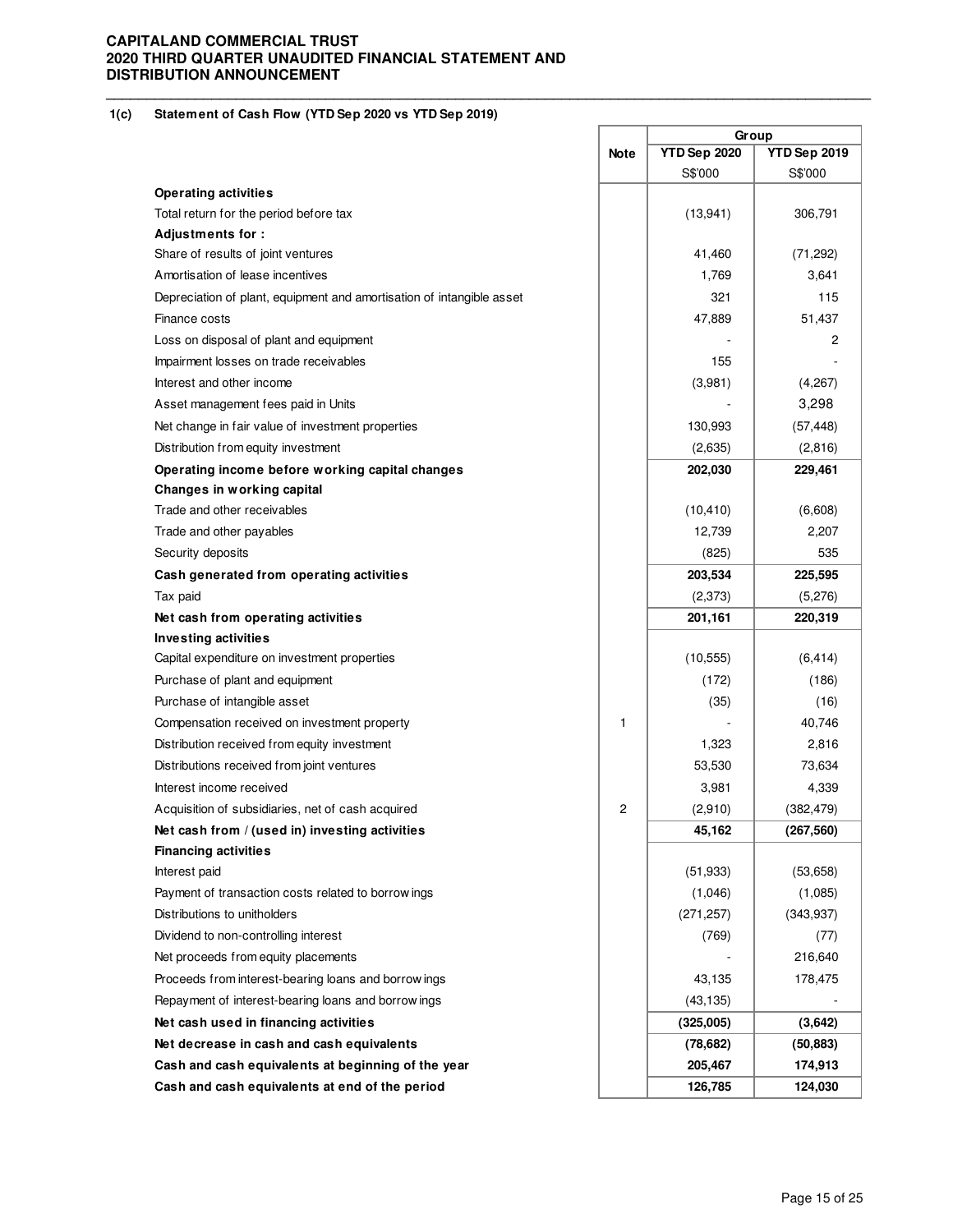**Notes** 

(1) This relates to the compensation sum received in 2019 for the return of Bugis Village to the State.

**\_\_\_\_\_\_\_\_\_\_\_\_\_\_\_\_\_\_\_\_\_\_\_\_\_\_\_\_\_\_\_\_\_\_\_\_\_\_\_\_\_\_\_\_\_\_\_\_\_\_\_\_\_\_\_\_\_\_\_\_\_\_\_\_\_\_\_\_\_\_\_\_\_\_\_\_\_\_\_\_\_\_\_\_\_\_\_\_\_\_\_\_\_\_**

- (2) For YTD Sep 2020, it relates to the remaining purchase consideration for MAC Co. For YTD Sep 2019, it relates to the purchase consideration paid for MAC Co. and remaining purchase consideration for Gallileo Co..
- **1(d)(i) Statement of Movement in Unitholders' Funds (3Q 2020 vs 3Q 2019)**

|                                                                   |      | Group      |            | <b>Trust</b> |            |  |
|-------------------------------------------------------------------|------|------------|------------|--------------|------------|--|
|                                                                   | Note | 3Q 2020    | 3Q 2019    | 3Q 2020      | 3Q 2019    |  |
|                                                                   |      | S\$'000    | S\$'000    | S\$'000      | S\$'000    |  |
| Unitholders' fund as at beginning of period                       |      | 6,918,350  | 6,948,992  | 6,687,315    | 6,577,269  |  |
| <b>Operations</b>                                                 |      |            |            |              |            |  |
| Total return for the period attributable to unitholders           |      | 64,450     | 81,829     | 65,083       | 84,125     |  |
| Unitholders' transactions                                         |      |            |            |              |            |  |
| Creation of units:                                                |      |            |            |              |            |  |
| - Units issued in relation to RCS Trust's asset management fees   |      |            | 627        |              | 627        |  |
| - Units issued in relation to asset management fee for AST2       |      |            | 1,152      |              | 1,152      |  |
| - Equity placement                                                |      |            | 220,000    |              | 220,000    |  |
| - Acquisition fees paid in Units                                  |      |            | 3,816      |              | 3,816      |  |
| <b>Issue expenses</b>                                             |      |            | (3,360)    |              | (3,360)    |  |
| Distributions to unitholders                                      |      | (128, 986) | (188, 239) | (128, 986)   | (188, 239) |  |
| Net change in net assets resulting from unitholders' transactions |      | (128, 986) | 33,996     | (128, 986)   | 33,996     |  |
| <b>Movement in reserves</b>                                       |      |            |            |              |            |  |
| - Foreign currency translation reserves                           | 1    | 3.078      | 2,534      |              |            |  |
| - Fair value reserves                                             | 2    | 4,122      | (1, 123)   | 4,122        | (1, 123)   |  |
| - Hedging reserves                                                | 3    | 14,822     | (13, 491)  | 12,683       | (13,787)   |  |
| Net change in net assets resulting from movement in reserves      |      | 22,022     | (12,080)   | 16,805       | (14, 910)  |  |
| Net change in net assets                                          |      | (42, 514)  | 103,745    | (47,098)     | 103,211    |  |
| Unitholders' fund as at end of period                             |      | 6,875,836  | 7,052,737  | 6,640,217    | 6,680,480  |  |

Notes:

- (1) This relates to translation differences from foreign operations and foreign currency loans which is part of net investment hedge in foreign operations.
- (2) This relates to mark-to-market movement of MQREIT.
- (3) For the Trust, this relates to the fair value changes of the cross currency and interest rate swaps and the revaluation of JPY and HKD notes. For the Group, it includes the Group's share of movement in hedging reserves of the joint ventures.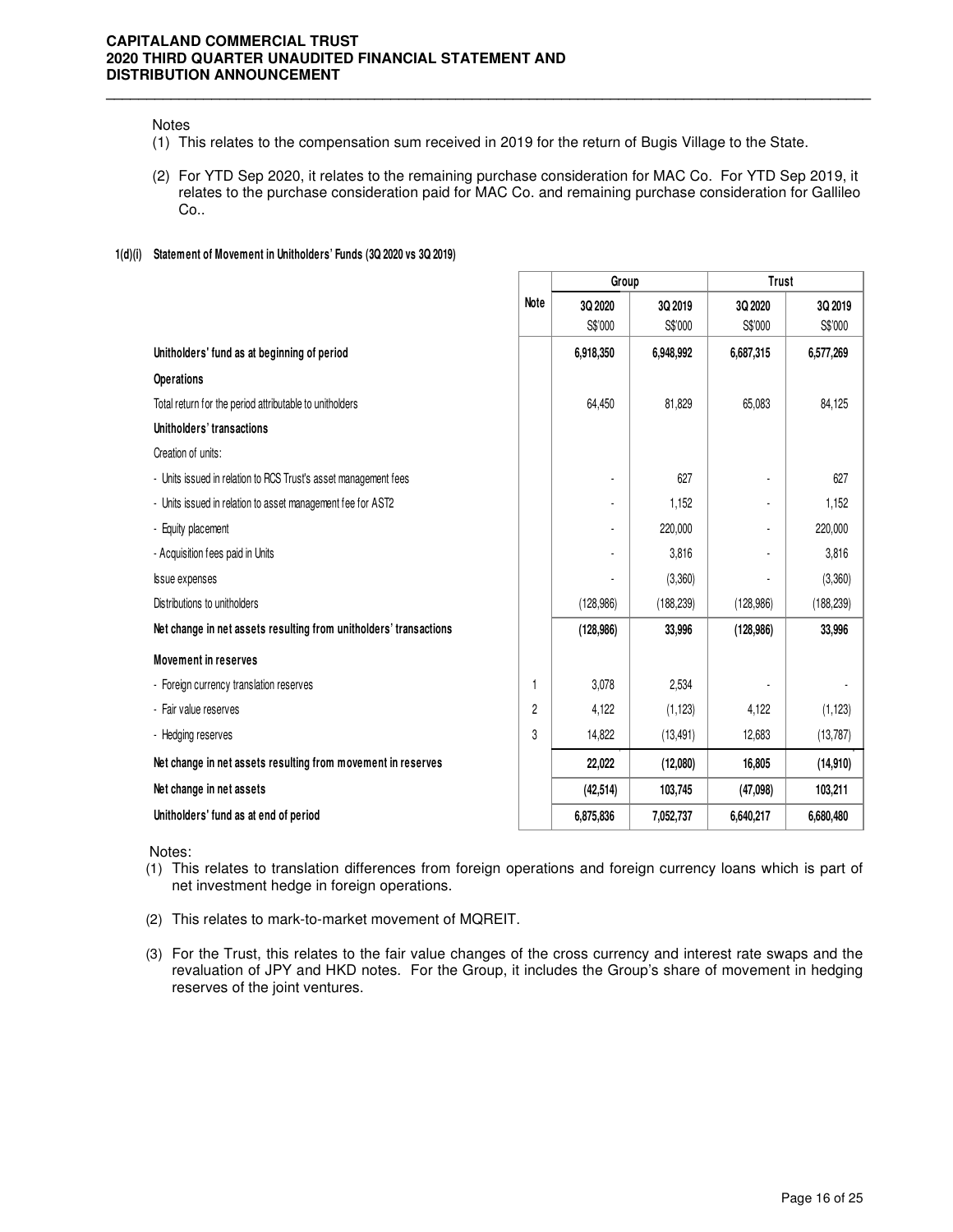### **1(d)(i) Statement of movement in unitholders' funds (YTD Sep 2020 vs YTD Sep 2019)**

|                                                                   |                | Group                        |            | <b>Trust</b>   |              |
|-------------------------------------------------------------------|----------------|------------------------------|------------|----------------|--------------|
|                                                                   | Note           | YTD Sep 2020<br>YTD Sep 2019 |            | YTD Sep 2020   | YTD Sep 2019 |
|                                                                   |                | S\$'000                      | S\$'000    | S\$'000        | S\$'000      |
| Unitholders' fund as at beginning of the year                     |                | 7,185,098                    | 6,892,018  | 6,737,664      | 6,562,772    |
| <b>Operations</b>                                                 |                |                              |            |                |              |
| Total return for the period attributable to unitholders           |                | (18, 140)                    | 301,627    | 192,731        | 261,020      |
| Unitholders' transactions                                         |                |                              |            |                |              |
| Creation of new units:                                            |                |                              |            |                |              |
| - Units issued in relation to RCS Trust's asset management fees   |                | 4,912                        | 6,074      | 4,912          | 6,074        |
| - Units issued in relation to asset management fee paid for AST2  |                |                              | 3,298      |                | 3,298        |
| - Equity placements                                               |                |                              | 220,000    | $\overline{a}$ | 220,000      |
| - Acquisition fees paid in Units                                  |                |                              | 3,816      |                | 3,816        |
| <b>Issue expenses</b>                                             |                |                              | (3,360)    |                | (3,360)      |
| Distributions to unitholders                                      |                | (277, 893)                   | (353, 744) | (277, 893)     | (353, 744)   |
| Net change in net assets resulting from unitholders' transactions |                | (272, 981)                   | (123, 916) | (272, 981)     | (123, 916)   |
| <b>Movement in reserves</b>                                       |                |                              |            |                |              |
| - Foreign currency translation reserves                           | 1              | 4,590                        | 2,470      |                |              |
| - Fair value reserves                                             | $\overline{c}$ | (8,502)                      | (1,080)    | (8,502)        | (1,080)      |
| - Hedging reserves                                                | 3              | (14, 229)                    | (18, 382)  | (8,695)        | (18, 316)    |
| Net change in net assets resulting from movement in reserves      |                | (18, 141)                    | (16, 992)  | (17, 197)      | (19, 396)    |
| Net change in net assets                                          |                | (309, 262)                   | 160,719    | (97, 447)      | 117,708      |
| Unitholders' fund as at end of the period                         |                | 6,875,836                    | 7,052,737  | 6,640,217      | 6,680,480    |

**\_\_\_\_\_\_\_\_\_\_\_\_\_\_\_\_\_\_\_\_\_\_\_\_\_\_\_\_\_\_\_\_\_\_\_\_\_\_\_\_\_\_\_\_\_\_\_\_\_\_\_\_\_\_\_\_\_\_\_\_\_\_\_\_\_\_\_\_\_\_\_\_\_\_\_\_\_\_\_\_\_\_\_\_\_\_\_\_\_\_\_\_\_\_**

Notes:

- (1) This relates to translation differences from foreign operations and foreign currency loans which is part of net investment hedge in foreign operations.
- (2) This relates to mark-to-market movement of MQREIT.
- (3) For the Trust, it relates to the fair value changes of the cross currency and interest rate swaps and the revaluation of JPY and HKD notes. For the Group, it includes the Group's share of movement in hedging reserves of the joint ventures.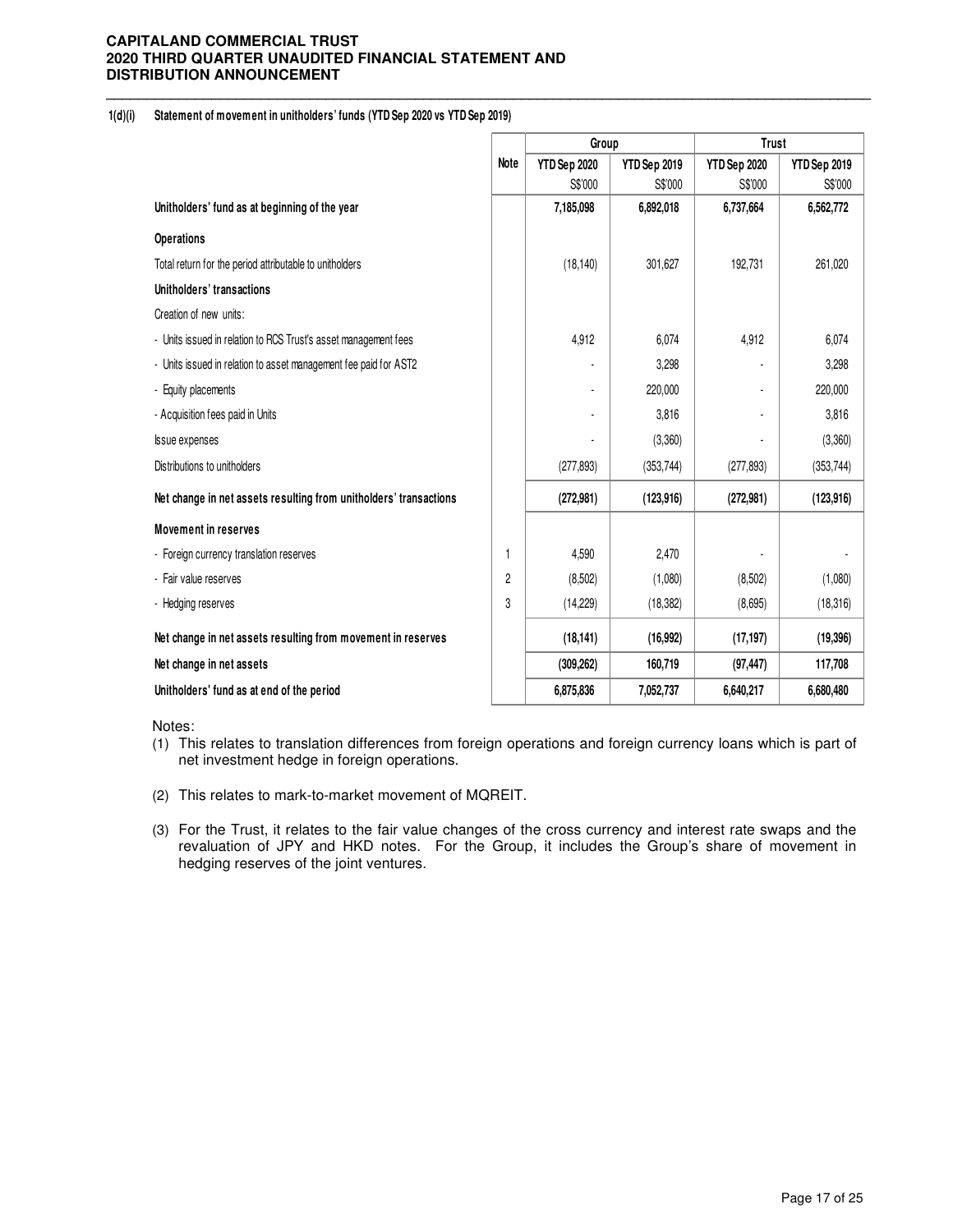### **1(d)(ii) Details of Change in Issue of Units (3Q 2020 vs 3Q 2019)**

|                                                                                | <b>Group and Trust</b> |               |  |
|--------------------------------------------------------------------------------|------------------------|---------------|--|
|                                                                                | 3Q 2020                | 3Q 2019       |  |
|                                                                                | Units                  | Units         |  |
| Units in issue as at beginning of period                                       | 3,861,876,136          | 3,749,771,856 |  |
| New Units issued:                                                              |                        |               |  |
| As payment of asset management fee for RCS Trust (60% interest) <sup>(1)</sup> |                        | 293,906       |  |
| As payment of asset management fees for Asia Square Tow er 2 <sup>(2)</sup>    |                        | 256,900       |  |
| Equity placement (3)                                                           |                        | 105,012,000   |  |
| Acquisition fees paid in Units (4)                                             |                        | 1,787,384     |  |
| Total Units issued as at end of period                                         | 3,861,876,136          | 3,857,122,046 |  |

**\_\_\_\_\_\_\_\_\_\_\_\_\_\_\_\_\_\_\_\_\_\_\_\_\_\_\_\_\_\_\_\_\_\_\_\_\_\_\_\_\_\_\_\_\_\_\_\_\_\_\_\_\_\_\_\_\_\_\_\_\_\_\_\_\_\_\_\_\_\_\_\_\_\_\_\_\_\_\_\_\_\_\_\_\_\_\_\_\_\_\_\_\_\_**

Notes:

- (1) For 3Q 2019, it relates to Units issued for payment of 50.0% of 2Q 2019 base component of asset management fees of RCS Trust. The remaining balance of 50.0% base component of asset management fees were paid in cash. Asset management fees for 2Q 2020 were paid in cash.
- (2) For 3Q 2019, it relates to Units issued for payment of 2Q 2019 base component of AST2's asset management fees. Asset management fees for 2Q 2020 were paid in cash.
- (3) This relates to the equity placement in July 2019.
- (4) This relates to the acquisition fees paid in relation to the purchase of MAC Co..

### **1(d)(ii) Details of Change in Issue of Units (YTD Sep 2020 vs YTD Sep 2019)**

|                                                                                        | <b>Group and Trust</b>       |                       |
|----------------------------------------------------------------------------------------|------------------------------|-----------------------|
|                                                                                        | YTD Sep 2020<br><b>Units</b> | YTD Sep 2019<br>Units |
| Units in issue as at beginning of period<br>New Units issued:                          | 3,857,685,908                | 3,744,429,288         |
| As payment of asset management fee in relation to RCS Trust (60% interest) (1)         | 2,497,569                    | 3,327,737             |
| As payment of asset management fees in relation to Asia Square Tow er 2 <sup>(2)</sup> | 1,692,659                    | 2,565,637             |
| Equity placement (3)                                                                   |                              | 105,012,000           |
| Acquisition fees paid in Units (4)                                                     |                              | 1,787,384             |
| Total Units issued as at end of the period                                             | 3,861,876,136                | 3,857,122,046         |

Notes:

- (1) For YTD Sep 2020, it relates to Units issued for payment of 50.0% of 4Q 2019 base component and FY 2019 performance component of asset management fees of RCS Trust (YTD Sep 2019: Units issued for payment of 50.0% of 4Q 2018, 1Q 2019 and 2Q 2019 base component and FY 2018 performance component of asset management fees).
- (2) For YTD Sep 2020, it relates to Units issued for payment of 4Q 2019 base component and FY 2019 performance component of AST2's asset management fees (YTD Sep 2019: Units issued for payment of 4Q 2018, 1Q 2019 and 2Q 2019 base component and FY 2018 performance component of AST2's asset management fees).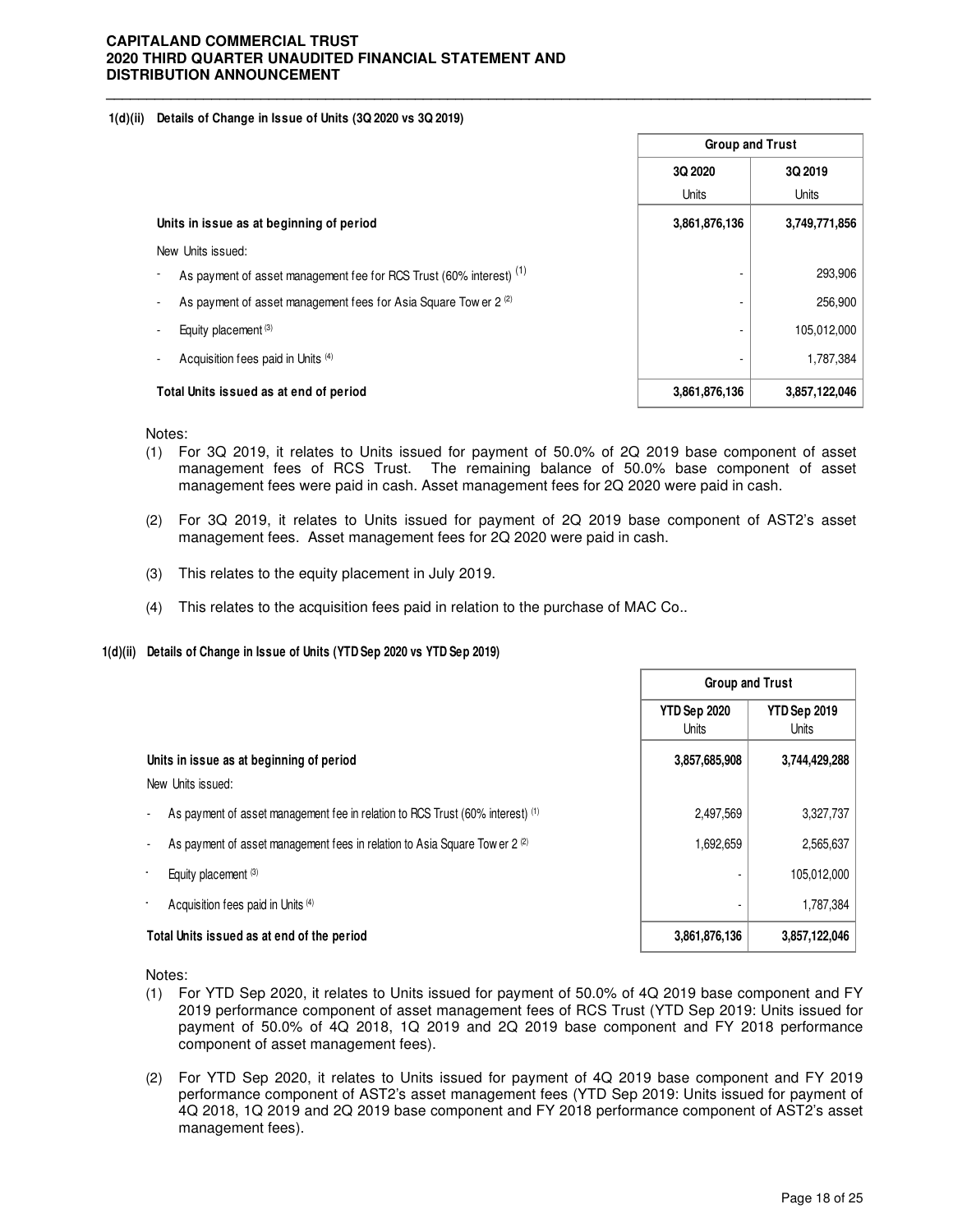- (3) This relates to the equity placement in July 2019.
- (4) This relates to the acquisition fees in relation to the purchase of MAC Co..
- **2. Whether the figures have been audited or reviewed, and in accordance with which auditing standard or practice**

**\_\_\_\_\_\_\_\_\_\_\_\_\_\_\_\_\_\_\_\_\_\_\_\_\_\_\_\_\_\_\_\_\_\_\_\_\_\_\_\_\_\_\_\_\_\_\_\_\_\_\_\_\_\_\_\_\_\_\_\_\_\_\_\_\_\_\_\_\_\_\_\_\_\_\_\_\_\_\_\_\_\_\_\_\_\_\_\_\_\_\_\_\_\_**

The figures have not been audited nor reviewed by our auditors.

**3. Where the figures have been audited or reviewed, the auditors' report (including any qualifications or emphasis of matter)** 

Not applicable.

**4. Whether the same accounting policies and methods of computation as in the issuer's most recent audited annual financial statements have been applied** 

Except as disclosed in para 5 below, the Group has applied the same accounting policies and methods of computation in the preparation of the financial statements for the current reporting period compared with the audited financial statements for the year ended 31 December 2019.

**5. If there are any changes in the accounting policies and methods of computation, including any required by an accounting standard, what has changed, as well as the reasons for, and the effect of, the change** 

The Group has adopted several new standards and interpretation and amendments to standards for the financial period beginning 1 January 2020.

There is no significant impact to the financial statements of the Group.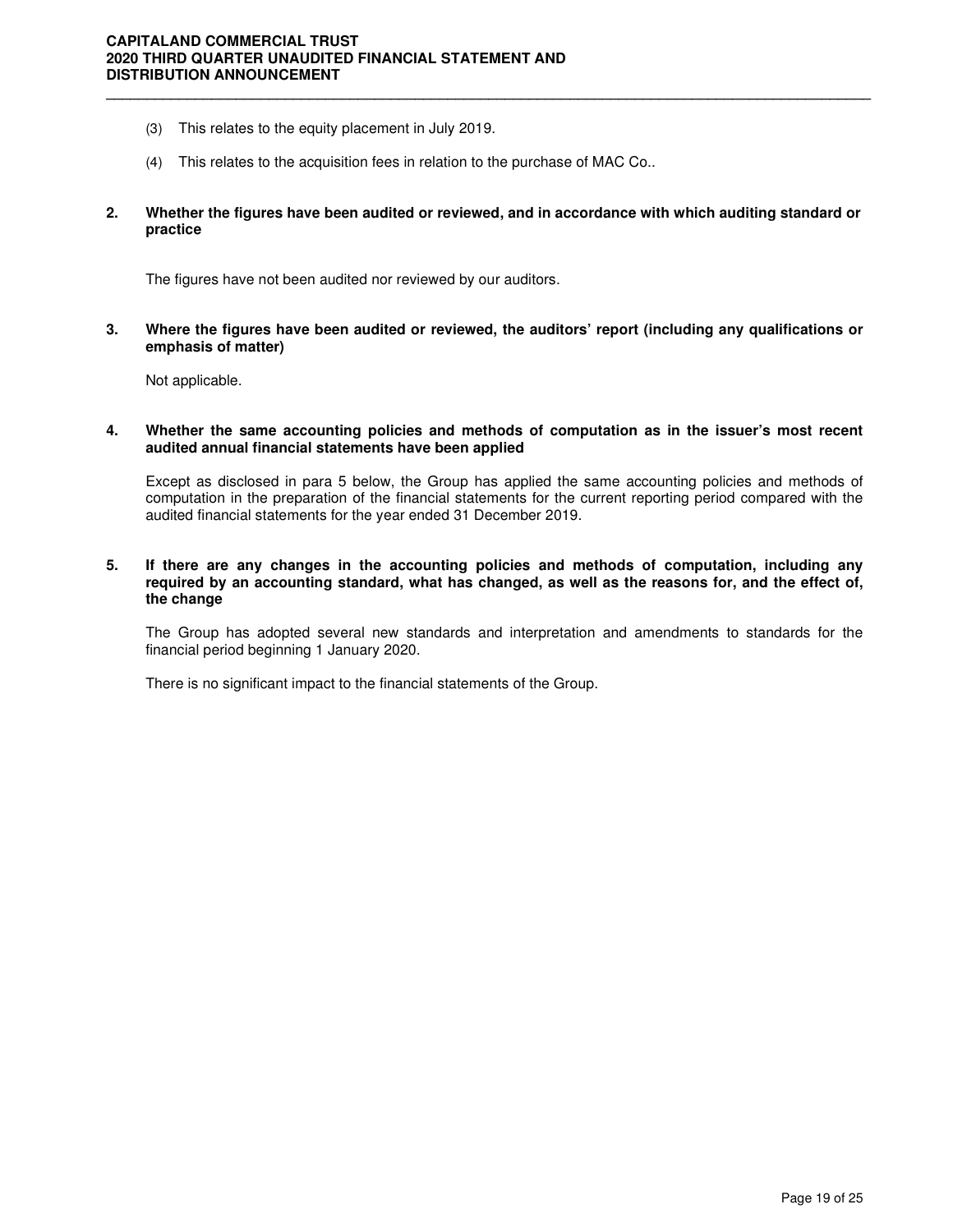#### **6 Earnings per Unit ("EPU") and Distribution per Unit ("DPU") for the Financial Period**

### **EPU (3Q 2020 vs 3Q 2019)**

|                                                           | Group             |                   |  |
|-----------------------------------------------------------|-------------------|-------------------|--|
|                                                           | 3Q 2020           | 3Q 2019           |  |
| Basic EPU <sup>(1)</sup>                                  |                   |                   |  |
| Weighted average number of Units for the period           | 3,861,876,136     | 3,823,268,209     |  |
| Basic EPU                                                 | 1.67 <sub>0</sub> | 2.14 <sub>0</sub> |  |
| Diluted EPU <sup>(2)</sup>                                |                   |                   |  |
| Weighted average number of Units for the period (diluted) | 3,861,876,136     | 3,826,153,518     |  |
| <b>Diluted EPU</b>                                        | 1.67c             | 2.14 <sub>0</sub> |  |

**\_\_\_\_\_\_\_\_\_\_\_\_\_\_\_\_\_\_\_\_\_\_\_\_\_\_\_\_\_\_\_\_\_\_\_\_\_\_\_\_\_\_\_\_\_\_\_\_\_\_\_\_\_\_\_\_\_\_\_\_\_\_\_\_\_\_\_\_\_\_\_\_\_\_\_\_\_\_\_\_\_\_\_\_\_\_\_\_\_\_\_\_\_\_**

### **EPU (YTD Sep 2020 vs YTD Sep 2019)**

|                                                           | Group               |                     |  |
|-----------------------------------------------------------|---------------------|---------------------|--|
|                                                           | <b>YTD Sep 2020</b> | <b>YTD Sep 2019</b> |  |
| Basic EPU <sup>(1)</sup>                                  |                     |                     |  |
| Weighted average number of Units for the period           | 3,860,989,153       | 3,773,298,201       |  |
| Basic EPU                                                 | $(0.47)$ ¢          | 7.99¢               |  |
| Diluted EPU <sup>(2)</sup>                                |                     |                     |  |
| Weighted average number of Units for the period (diluted) | 3,860,989,153       | 3,776,187,572       |  |
| Diluted EPU                                               | $(0.47)$ ¢          | 7.99¢               |  |

Notes:

- (1) Basic EPU was computed on total return for the period after tax (excluding non-controlling interests) over the weighted average number of Units for the period.
- (2) Diluted EPU was computed on total return for the period after tax (excluding non-controlling interests) over the weighted average number of Units for the period which had included potential dilutive Units assuming issuance of Units for the settlement of unpaid asset management fees.

### **Distribution per unit ("DPU")**

In computing the DPU, the number of Units as at end of the period w as used for the computation.

|                                                   | 3Q 2020           | 3Q 2019           | YTD Sep 2020  | YTD Sep 2019  |
|---------------------------------------------------|-------------------|-------------------|---------------|---------------|
| Number of Units in issue at the end of the period | 3,861,876,136     | 3,857,122,046     | 3,861,876,136 | 3,857,122,046 |
| DPU (cents) for period                            | 2.00 <sub>c</sub> | 2.20 <sub>c</sub> | 5.34¢         | 6.60c         |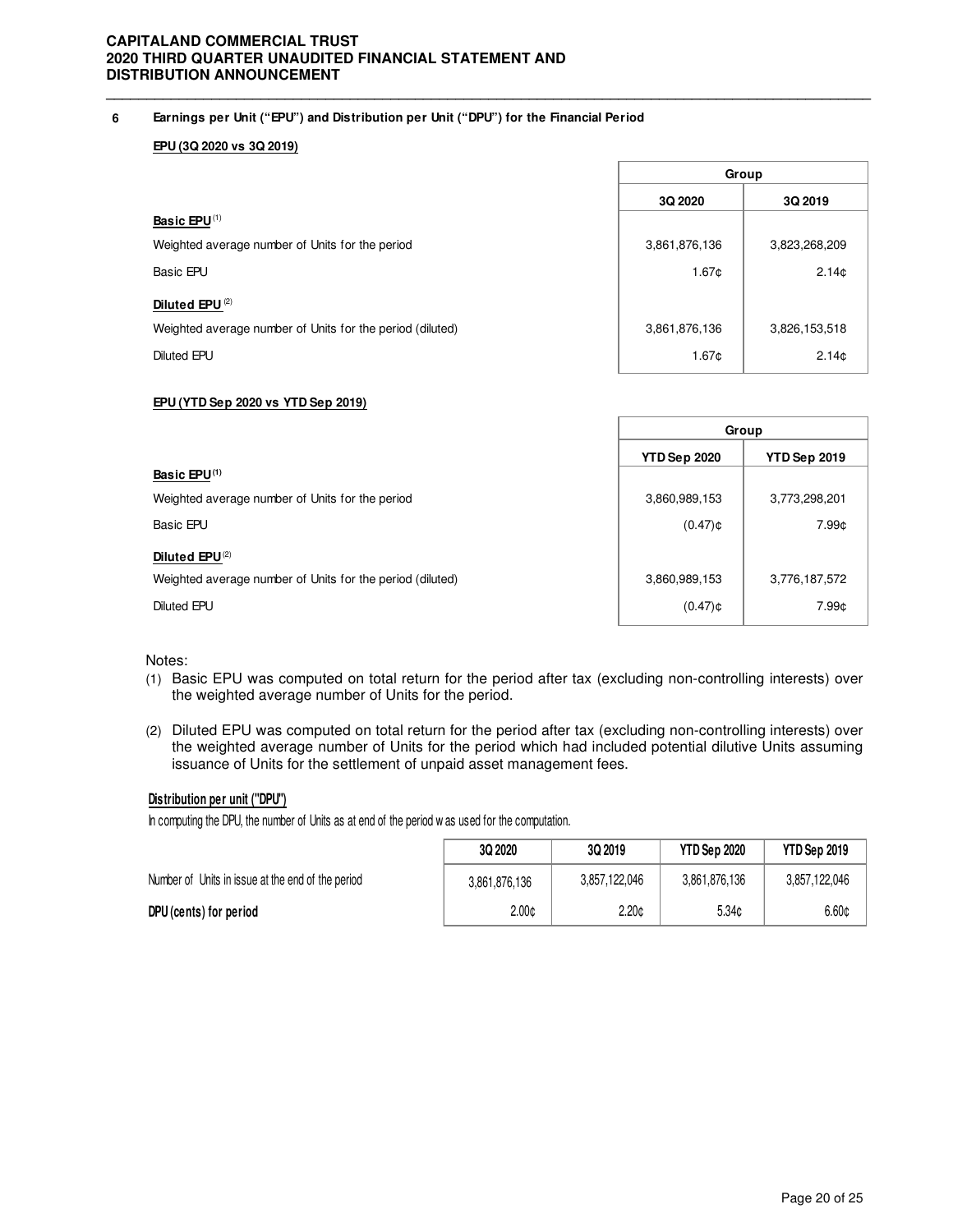#### **7 Net Asset Value ("NAV") / Net Tangible Asset ("NTA") per Unit based on Units in Issue at the end of the Period / Year**

|                                                                                    |                | Group         |               | <b>Trust</b>  |               |
|------------------------------------------------------------------------------------|----------------|---------------|---------------|---------------|---------------|
|                                                                                    | Note           | 30 Sep 2020   | 31 Dec 2019   | 30 Sep 2020   | 31 Dec 2019   |
| Number of Units in issue at end of the period / year                               |                | 3,861,876,136 | 3,857,685,908 | 3,861,876,136 | 3,857,685,908 |
| NAV (S\$'000)                                                                      |                | 6,875,836     | 7,185,098     | 6,640,217     | 6,737,664     |
| NTA (S\$'000)                                                                      |                | 6,875,791     | 7,185,068     | 6,640,178     | 6,737,643     |
| NAV / NTA per Unit                                                                 | $\overline{c}$ | \$1.78        | \$1.86        | \$1.72        | \$1.75        |
| Adjusted NAV / NTA per Unit (excluding the<br>distributable income to unitholders) |                | \$1.76        | \$1.82        | \$1.70        | \$1.71        |

**\_\_\_\_\_\_\_\_\_\_\_\_\_\_\_\_\_\_\_\_\_\_\_\_\_\_\_\_\_\_\_\_\_\_\_\_\_\_\_\_\_\_\_\_\_\_\_\_\_\_\_\_\_\_\_\_\_\_\_\_\_\_\_\_\_\_\_\_\_\_\_\_\_\_\_\_\_\_\_\_\_\_\_\_\_\_\_\_\_\_\_\_\_\_**

Notes:

- (1) This excluded non-controlling interest's share of NAV/NTA.
- (2) NAV/NTA per Unit were computed based on NAV/NTA over the number of Units in issue as at end of the period / year.

### **8 Review of the Performance**

|                                                      | Group     |           |           |              |              |           |
|------------------------------------------------------|-----------|-----------|-----------|--------------|--------------|-----------|
| <b>Statement of Total Return</b>                     | 3Q 2020   | 3Q 2019   | Change    | YTD Sep 2020 | YTD Sep 2019 | Change    |
|                                                      | S\$'000   | S\$'000   | $\%$      | S\$'000      | S\$'000      | $\%$      |
| Gross revenue                                        | 94,727    | 103,804   | (8.7)     | 291,122      | 304,551      | (4.4)     |
| Property operating expenses                          | (21, 612) | (22,660)  | (4.6)     | (66, 906)    | (65, 222)    | 2.6       |
| Net property income                                  | 73,115    | 81,144    | (9.9)     | 224,216      | 239,329      | (6.3)     |
| Interest and other income                            | 1,212     | 1,911     | (36.6)    | 3,981        | 4,267        | (6.7)     |
| Investment income                                    | 1,312     | 1,319     | (0.5)     | 2,635        | 2,816        | (6.4)     |
| Asset management fees:                               |           |           |           |              |              |           |
| Base fees                                            | (2,064)   | (2,085)   | (1.0)     | (6, 169)     | (6,011)      | 2.6       |
| - Performance fees                                   | (2,754)   | (3, 162)  | (12.9)    | (8,992)      | (9,385)      | (4.2)     |
| Trust and other operating expenses                   | (6, 239)  | 1,015     | <b>NM</b> | (9,270)      | (1,528)      | <b>NM</b> |
| Finance costs                                        | (15, 775) | (17, 358) | (9.1)     | (47, 889)    | (51, 437)    | (6.9)     |
| Net income before share of results of joint ventures | 48,807    | 62,784    | (22.3)    | 158,512      | 178,051      | (11.0)    |
| Share of results (net of tax) of joint ventures      | 18,036    | 20,884    | (13.6)    | (41, 460)    | 71,292       | <b>NM</b> |
| Net income                                           | 66,843    | 83,668    | (20.1)    | 117,052      | 249,343      | (53.1)    |
| Net change in fair value of investment properties    |           |           | <b>NM</b> | (130, 993)   | 57,448       | <b>NM</b> |
| Total return for the period before tax               | 66,843    | 83,668    | (20.1)    | (13, 941)    | 306,791      | <b>NM</b> |
| Tax expense                                          | (1,968)   | (1,617)   | 21.7      | (3,863)      | (4, 550)     | (15.1)    |
| Total return for the period after tax                | 64,875    | 82,051    | (20.9)    | (17, 804)    | 302,241      | NM        |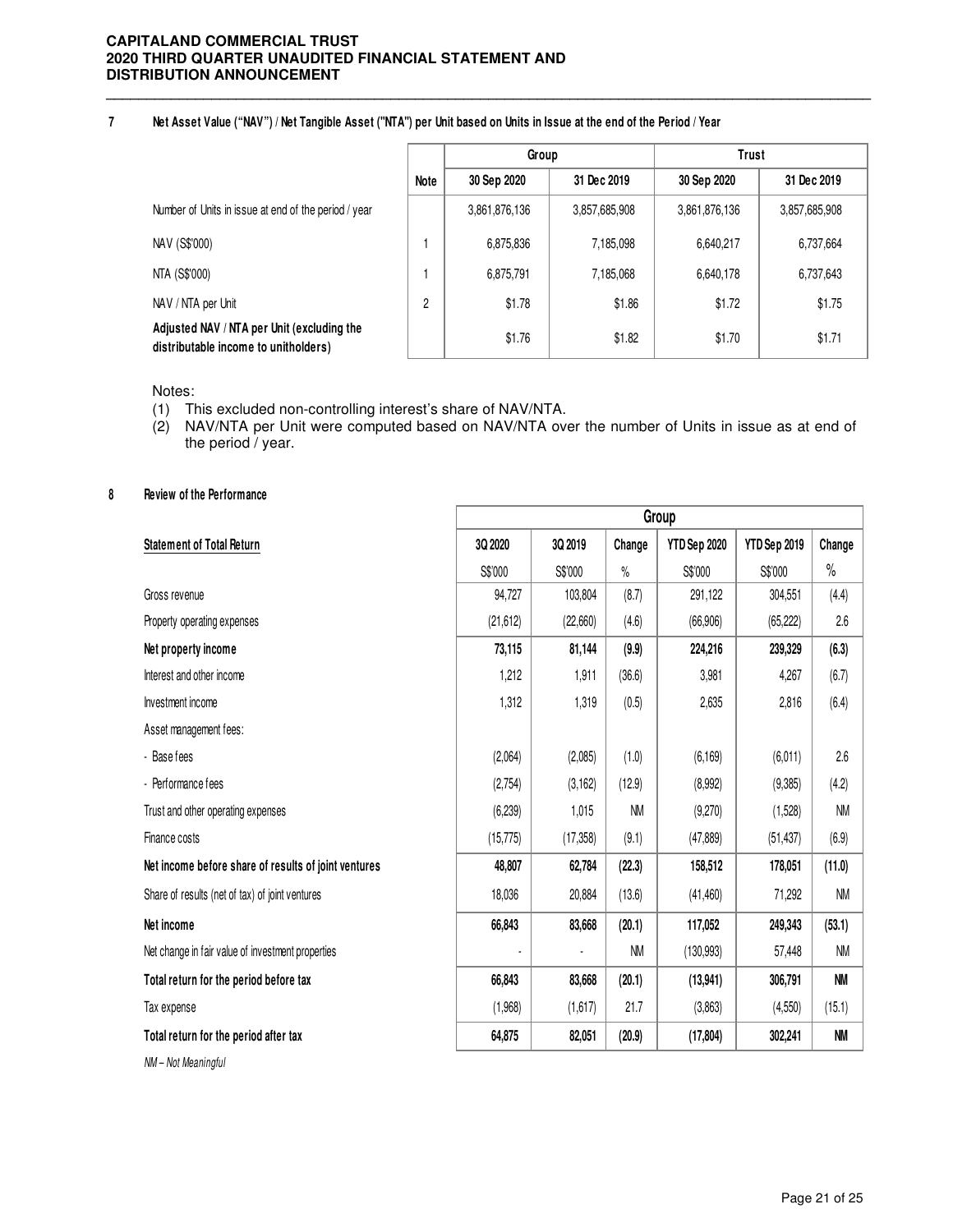|                                          | Group             |          |           |              |              |           |
|------------------------------------------|-------------------|----------|-----------|--------------|--------------|-----------|
|                                          | 3Q 2020           | 3Q 2019  | Change    | YTD Sep 2020 | YTD Sep 2019 | Change    |
|                                          | S\$'000           | S\$'000  | $\%$      | S\$'000      | S\$'000      | $\%$      |
| <b>Distribution Statement</b>            |                   |          |           |              |              |           |
| Total return attributable to unitholders | 64,450            | 81,829   | (21.2)    | (18, 140)    | 301,627      | <b>NM</b> |
| Net tax and other adjustments            | (21, 265)         | (24,039) | (11.5)    | 156,831      | (134, 043)   | <b>NM</b> |
| Tax-exempt income distribution           | 11,600            | 3,850    | <b>NM</b> | 16,250       | 11,100       | 46.4      |
| Distribution from joint ventures         | 22,750            | 23,189   | (1.9)     | 51,917       | 71,303       | (27.2)    |
| Distributable income to unitholders      | 77,535            | 84,829   | (8.6)     | 206,858      | 249,987      | (17.3)    |
| DPU for the period                       | 2.00 <sub>c</sub> | 2.20c    | (9.1)     | 5.34c        | 6.60¢        | (19.1)    |

**\_\_\_\_\_\_\_\_\_\_\_\_\_\_\_\_\_\_\_\_\_\_\_\_\_\_\_\_\_\_\_\_\_\_\_\_\_\_\_\_\_\_\_\_\_\_\_\_\_\_\_\_\_\_\_\_\_\_\_\_\_\_\_\_\_\_\_\_\_\_\_\_\_\_\_\_\_\_\_\_\_\_\_\_\_\_\_\_\_\_\_\_\_\_**

NM – Not Meaningful

### **Review of CCT Group's performance 3Q 2020 vs 3Q 2019**

- a) Gross revenue from Singapore operating properties were lower in 3Q 2020 compared with 3Q 2019 except for CapitaGreen. There was no contribution from 21 Collyer Quay and Bugis Village in 3Q 2020 as HSBC's lease had expired on 30 April 2020 and the Bugis Village lease with SLA had expired on 31 March 2020. In addition, lower occupancies and upgrading works affected performance. Rent waivers of S\$0.9 million also contributed to the decrease. The decrease was mitigated by contribution from Main Airport Center acquired in September 2019 and higher gross revenue from Gallileo.
- b) Property operating expenses for 3Q 2020 were S\$21.6 million, a decrease of S\$1.0 million or 4.6% over 3Q 2019 mainly due to no rental payments to SLA for Bugis Village as the lease with SLA had expired on 31 March 2020. The decrease was offset by the addition of property operating expenses of MAC Co acquired in September 2019.
- c) Trust and other operating expenses in 3Q 2020 of S\$6.2 million had included professional fees incurred in relation to the Trust Scheme. The professional fees for the Trust Scheme will not affect distributable income.
- d) Finance costs of S\$15.8 million for 3Q 2020 were S\$1.6 million or 9.1% lower than 3Q 2019 mainly due to lower average cost of debts.
- e) Share of results of joint ventures relates to CCT's share of results of RCS Trust (60.0%), OGS LLP (50.0%) and GOT and GSRT (45%). Lower share of results in 3Q 2020 was mainly due to the dip in financial performance of RCS Trust.
- f) CCT's distributable income for 3Q 2020 of S\$77.5 million was lower than 3Q 2020 of S\$84.8 million. The decrease was mainly due to the drop in net property income, reduced contribution from RCS Trust by S\$1.7 million (60.0% interest) and payment of asset management fees for Asia Square Tower 2 in cash. These were mitigated by higher tax-exempt income distribution, increased contribution of S\$1.3 million (50.0% interest) from OGS LLP and lower interest expense. In 3Q 2020, S\$3.75 million or half of the S\$7.5 million of taxable income retained by RCS Trust in 1H 2020 had been released.

### **Review of CCT Group's performance YTD September 2020 vs YTD September 2019**

a) YTD Sep 2020 gross revenue from Singapore operating properties was lower compared with YTD Sep 2019 except for CapitaGreen. There was partial contribution from 21 Collyer Quay and Bugis Village in YTD Sep 2020 as HSBC's lease had expired on 30 April 2020 and the lease with SLA had expired on 31 March 2020. Lower occupancies and upgrading works affected performance. Rent waivers of S\$3.5 million also contributed to the decrease. The decrease was mitigated by contribution from Main Airport Center acquired in September 2019 and higher gross revenue from Gallileo.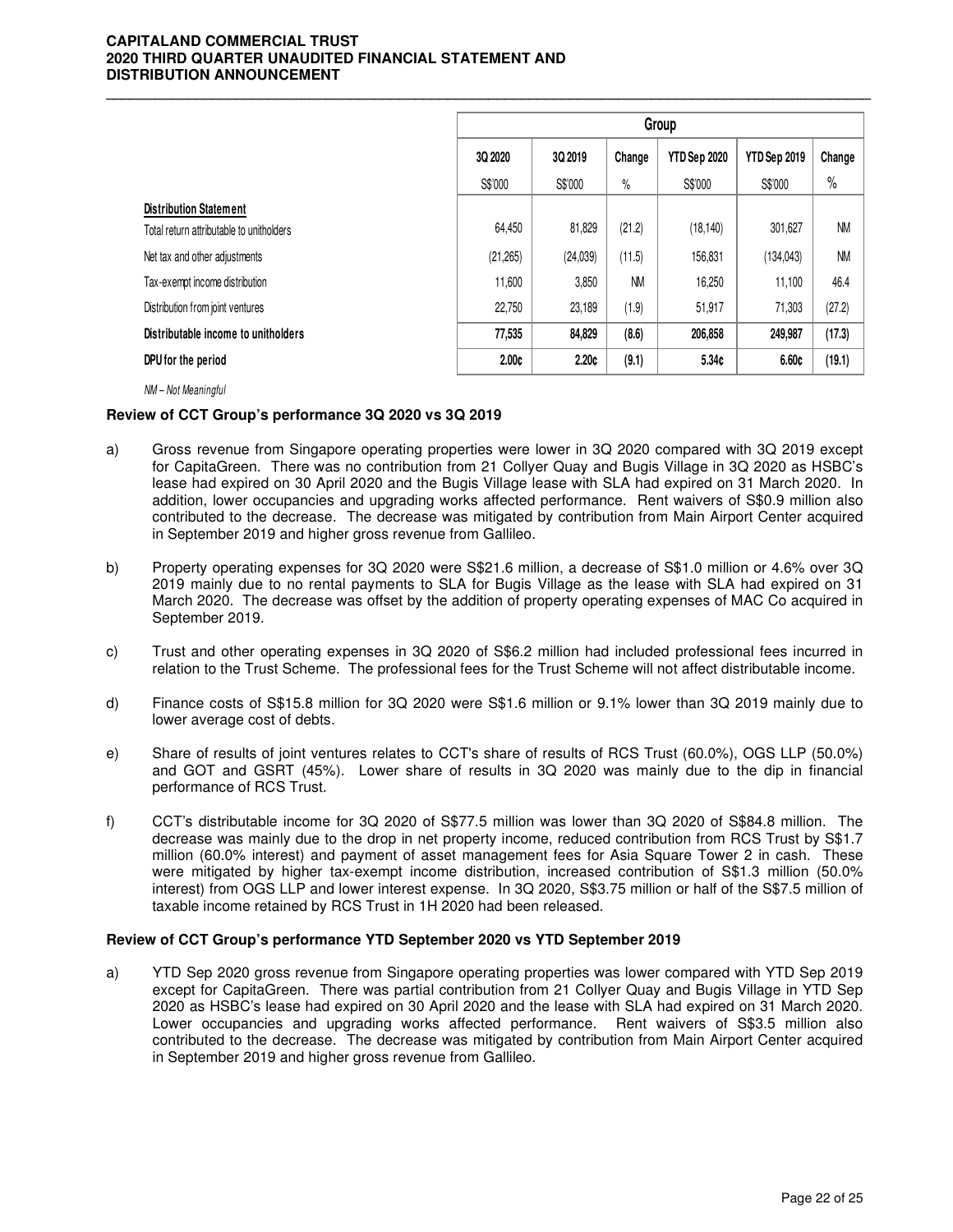b) Property operating expenses for YTD Sep 2020 were S\$66.9 million, an increase of S\$1.7 million or 2.6% over YTD Sep 2019 mainly due to the addition of operating expenses of MAC Co. acquired in September 2019, albeit offset by lower marketing commission incurred in YTD Sep 2020 and no rental payments to SLA for Bugis Village from 1 April 2020 as the lease with SLA had expired on 31 March 2020.

**\_\_\_\_\_\_\_\_\_\_\_\_\_\_\_\_\_\_\_\_\_\_\_\_\_\_\_\_\_\_\_\_\_\_\_\_\_\_\_\_\_\_\_\_\_\_\_\_\_\_\_\_\_\_\_\_\_\_\_\_\_\_\_\_\_\_\_\_\_\_\_\_\_\_\_\_\_\_\_\_\_\_\_\_\_\_\_\_\_\_\_\_\_\_**

- c) Trust and other operating expenses in YTD Sep 2020 of S\$9.3 million increased by S\$7.7 million from YTD Sep 2019 mainly due to professional fees incurred in relation to the Trust Scheme.
- d) Finance costs of S\$47.9 million for YTD Sep 2020 were S\$3.5 million or 6.9% lower than YTD Sep 2019 largely due to lower average cost of debts despite higher borrowings.
- e) Share of results of joint ventures relates to CCT's share of results of RCS Trust (60.0%), OGS LLP (50.0%) and GOT and GSRT (45.0%). Losses in YTD Sep 2020 was mainly due to revaluation loss for the valuation of investment properties as at 30 June 2020 as well as poorer financial performance of RCS Trust.
- f) CCT's distributable income for YTD Sep 2020 of S\$206.9 million, a decrease of 17.3% from YTD Sep 2019 of S\$250.0 million. The decrease was mainly due to lower net property income, reduced distribution from RCS Trust of S\$20.6 million (60.0% interest) and payment of asset management fees in cash for Asia Square Tower 2. Higher tax-exempt income distribution, increase in distribution from OGS LLP of S\$1.2 million (50.0% interest) and lower interest expense mitigated the impact of the decrease.

### **9 Variance from Previous Forecast / Prospect Statement**

CCT did not disclose any forecast to the market.

### **10 Commentary on the competitive conditions of the industry in which the group operates and any known factors or events that may affect the group in the next reporting period and the next 12 months**

For the year-to-date 2020, CCT delivered a credible performance despite the challenges brought on by the COVID-19 pandemic and the softening office market environment. The two German properties acquired in 2018 and 2019 have enhanced the resilience of the portfolio, while the ongoing asset enhancement of 21 Collyer Quay and Six Battery Road will ensure the longer-term operational sustainability of both properties. Construction of CapitaSpring pushes on steadily with an expected completion in 2H 2021.

With proactive engagement with tenants and prospects to renew expiring leases and sign new leases, the leases due in 2020 have largely been committed as a result. Leases with major tenants due in 2021 have also been renewed. The Manager is certain that this disciplined approach to proactive leasing, asset management and portfolio reconstitution will continue under CapitaLand Integrated Commercial Trust.

### Portfolio leasing update

As at 30 September 2020, CCT's portfolio committed occupancy stood was 95.2%. In 3Q 2020, the Trust signed new leases and renewals for approximately 290,000 square feet (sq ft) of net lettable area, of which 24% of the space were new leases.

CCT continued to support tenants affected by COVID-19 with rent waivers and rent deferment on a targeted basis. Rent waivers for 3Q 2020 amounted to about S\$0.9 million. About 6.2% of tenants are on rent deferment schemes. Separately, with the further easing of COVID-19 restrictions, more people are returning to their workplaces. By the week ended 16 October 2020, some 35% of CCT's office community have returned.

Asset enhancement and upgrading works at 21 Collyer Quay and Six Battery Road are ongoing to improve their positioning and offering. Full income contribution from 21 Collyer Quay is expected to commence in the later part of 2021, while the income contribution from Six Battery Road is expected to grow progressively from the later part of 2021 and more significantly in 2022 as the upgraded spaces start generating income. The development of CapitaSpring is scheduled for completion in 2H 2021.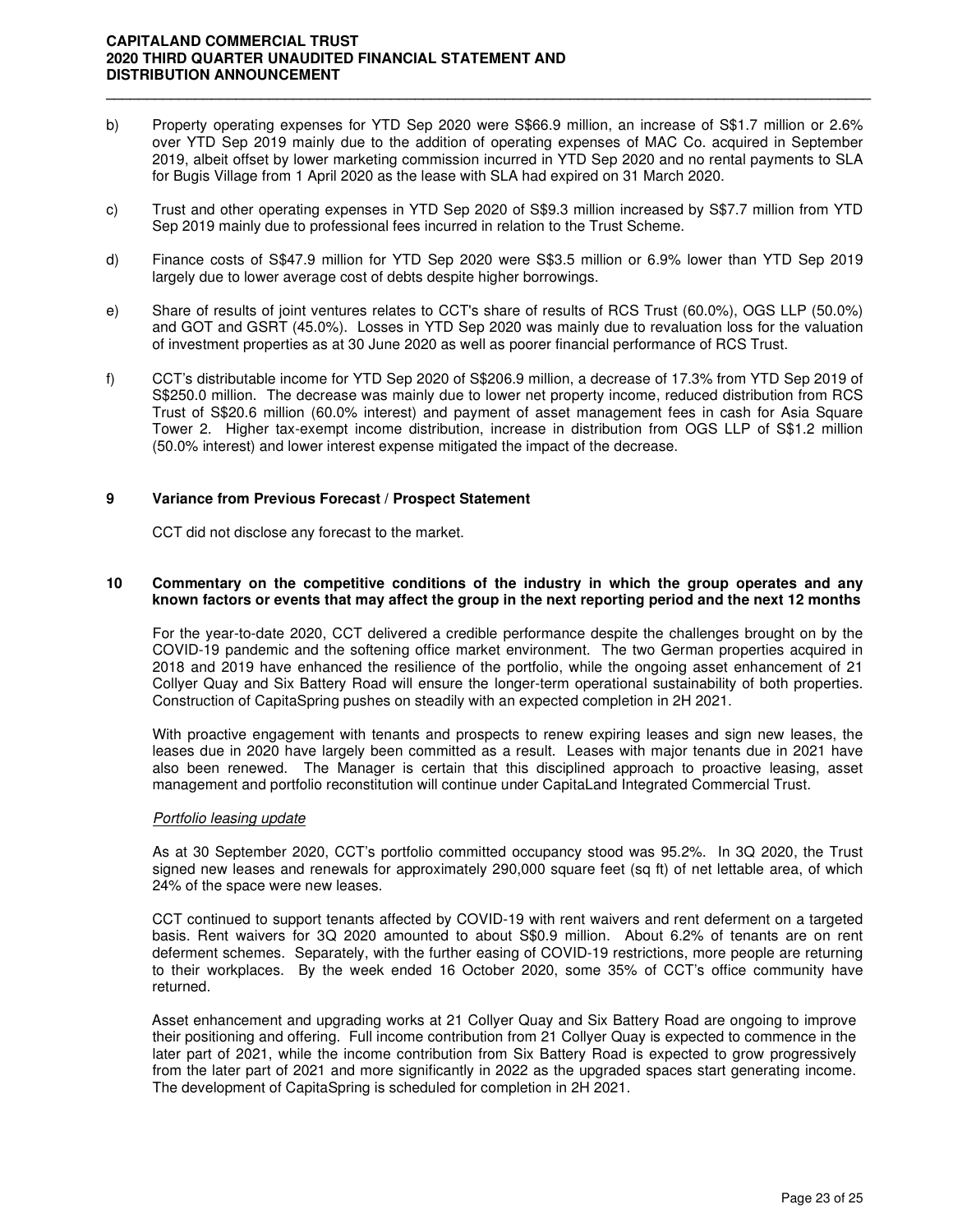### Capital management

As at end 3Q 2020, CCT's aggregate leverage was stable at 36.9% while its average cost of debt held steady at 2.2% per annum. On 30 September 2020, S&P Global Ratings upgraded the Trust's credit rating to "A-" with stable outlook from "BBB+".

**\_\_\_\_\_\_\_\_\_\_\_\_\_\_\_\_\_\_\_\_\_\_\_\_\_\_\_\_\_\_\_\_\_\_\_\_\_\_\_\_\_\_\_\_\_\_\_\_\_\_\_\_\_\_\_\_\_\_\_\_\_\_\_\_\_\_\_\_\_\_\_\_\_\_\_\_\_\_\_\_\_\_\_\_\_\_\_\_\_\_\_\_\_\_**

### **Outlook**

### **Singapore**

The government allowed more people to return to their workplaces from 28 September 2020, subject to safe management measures being in place. Telecommuting remains the default mode of work for many officebased companies and not more than half the workforce is permitted to return to the offices at any one time.

CBRE Singapore reported that as at 30 September 2020, Grade A monthly office market rent decreased by 4.0% to S\$10.70 per sq ft from S\$11.15 in the previous quarter. Island wide and Core CBD occupancy rates were 94.1% and 93.9% respectively. Gross new supply of office space remains limited for the foreseeable future.

Advance estimates by Singapore's Ministry of Trade and Industry reported that Singapore's economy contracted by 7.0% year-on-year in 3Q 2020, an improvement from the 13.3% contraction in 2Q 2020. The improved performance in 3Q 2020 came on the back of the phased re-opening of the economy following the circuit breaker that was implemented from 1 April 2020 to 1 June 2020. Within the services producing industries, the aviation and tourism related sectors continued to see contraction while the finance & insurance and information & communications sectors recorded steady growth during the quarter. Consumer-facing sectors such as retail and food services remained in contraction, despite improvement in performance. Considering the global and domestic economic environment, as well as the performance of the Singapore economy in the first half of the year, the GDP growth forecast for Singapore for 2020 has been narrowed from "-7.0 to -4.0%" to "-7.0 to -5.0%".

### **Germany**

According to CBRE Germany's 3Q 2020 report, Frankfurt's overall vacancy rate was 6.9%, a reduction by 0.2% year-on-year. Frankfurt office market showed the strongest letting volume in 3Q 2020 since the beginning of 2020, although this represented a decline of 14% compared to 3Q 2019. Banking District constituted 28% of the total leasing in 3Q 2020. New office supply to be completed in the final quarter of 2020 is already 91% leased and half of the office pipeline due to complete between 2021 and 2022 is already committed by companies. Frankfurt monthly office market rent remained stable at EUR 44 per square metre as at 30 September 2020. CBRE reported market vacancy rates of 4.8% and 5.3% in the Banking District and Airport District respectively, where CCT's two properties are separately located.

### **11 Distributions**

### **11(a) Current financial period**

Any distributions declared for the current financial period?

Unitholders of CCT will be entitled to clean-up distributions for the period from 1 July 2020 to 20 October 2020. Please refer to the announcement released by the Manager on 30 September 2020 in relation to the clean-up distribution record date for further information. Further details on the clean-up distributions will be announced by the Manager at a later date.

### **11(b) Corresponding period of the preceding financial period**

### **Any distributions declared for the corresponding period of the preceding financial period? No**

### **12 If no distribution has been declared/recommended, a statement to that effect**

Please refer to paragraph 11(a).